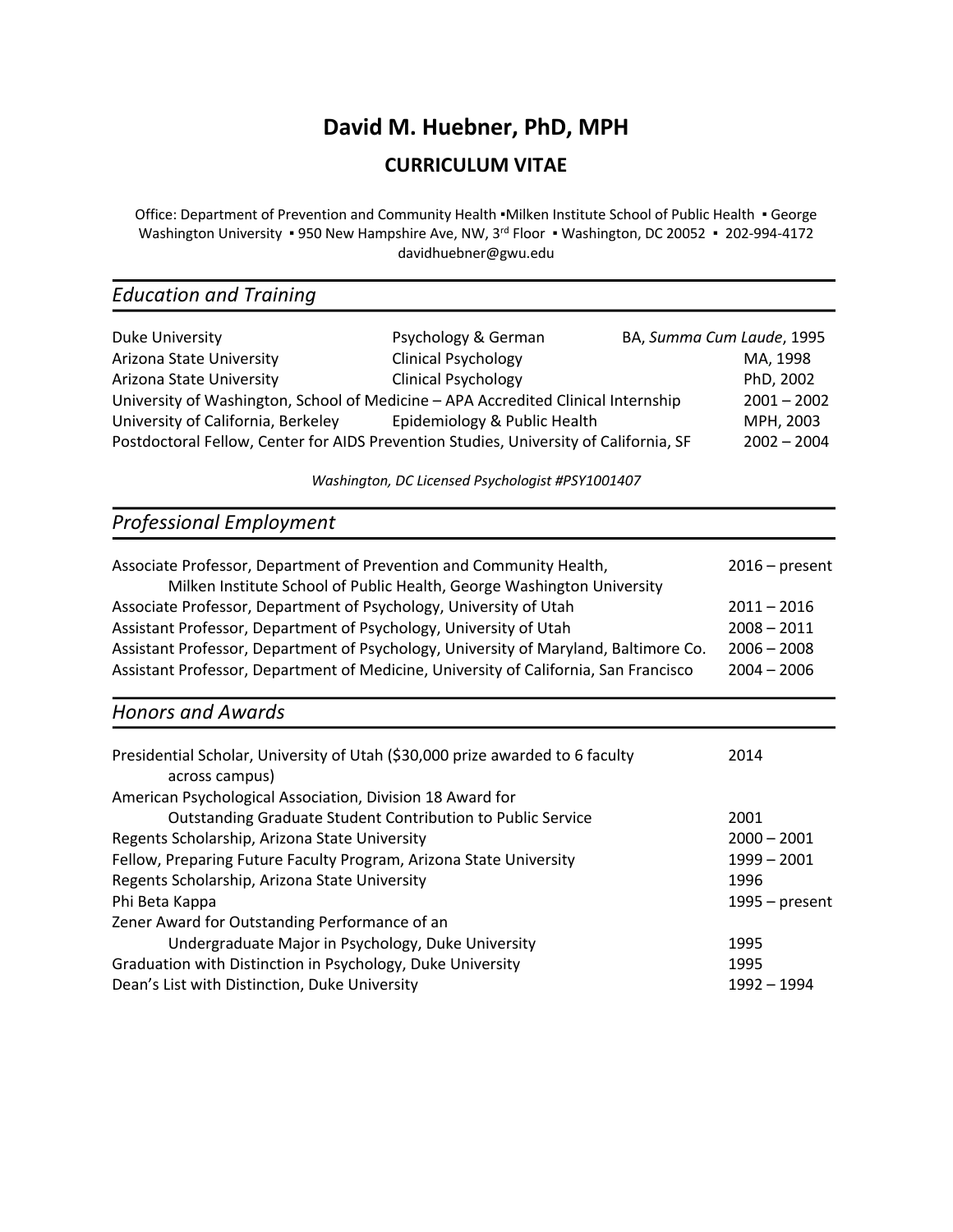#### *Grants*

#### **Pending**

*RCT of a parent-focused intervention to reduce HIV risk in adolescent MSM.* First submission impact score: 20 (3<sup>rd</sup> percentile). National Institute of Mental Health. R01 MH129169. \$500,000 annual direct costs (requested).

Principle Investigator (35%).

The purpose of this grant is to test the efficacy of an online intervention for parents of gay and bisexual adolescents for reducing adolescent HIV risks.

#### **Ongoing**

*District of Columbia Center for AIDS Research (DC CFAR).* Funding Period: June 1, 2020 – May 31, 2025. National Institute of Allergy and Infectious Diseases. P30AI117970. \$301,923 annual direct costs. Co-Investigator and Co-Director of Social and Behavioral Sciences Core (5%) To expand our multi-institutional effort to support research that contributes to ending the HIV epidemic in Washington, DC and beyond in partnership with government and community.

#### **Concluded**

*Developing an HIV prevention intervention for young MSM through improved parent-child* 

*communication*. Funding Period: February 1, 2017 – January 31, 2020. (NCE through January 31, 2021). National Institute of Mental Health. R34-MH112445. \$225,00 annual direct costs. Principle Investigator (25%).

The propose of this grant is to develop and pilot test an online intervention for parents of adolescent gay and bisexual men, with the goal of improving parent-adolescent communication about sexuality and HIV, and reducing adolescent sexual risk behaviors.

*Minority supplement: Developing an HIV prevention intervention for young MSM through improved parent-child communication.* Funding Period: February 1, 2018 – January 31, 2020 (NCE through January 31, 2021). National Institute of Mental Health. R34-MH112445-02S1. \$59,081 total direct costs.

Faculty Mentor (contributed)

This supplement supported an African American PhD student in conducting research on how to engage participants more deeply in interventions delivered online.

*Community Mobilization to Improve the HIV/AIDS Continuum of Care among Black Men.* Funding Period: September 1, 2013 – August 31, 2017. National Institute of Mental Health R01-MH102171. \$581,250 annual direct costs. Co-Investigator (5%).

The purpose of this grant is to test the effectiveness of a community-level intervention designed to improve engagement in the continuum of HIV care among HIV-infected, young, Black gay, bisexual, and other men who have sex with men.

*Multilevel HIV Prevention for Young African American Men.* Funding Period: August 1, 2012 – July 31, 2016. National Institute of Mental Health. R01-MH096690. \$515,000 annual direct costs. Co-Investigator (15%).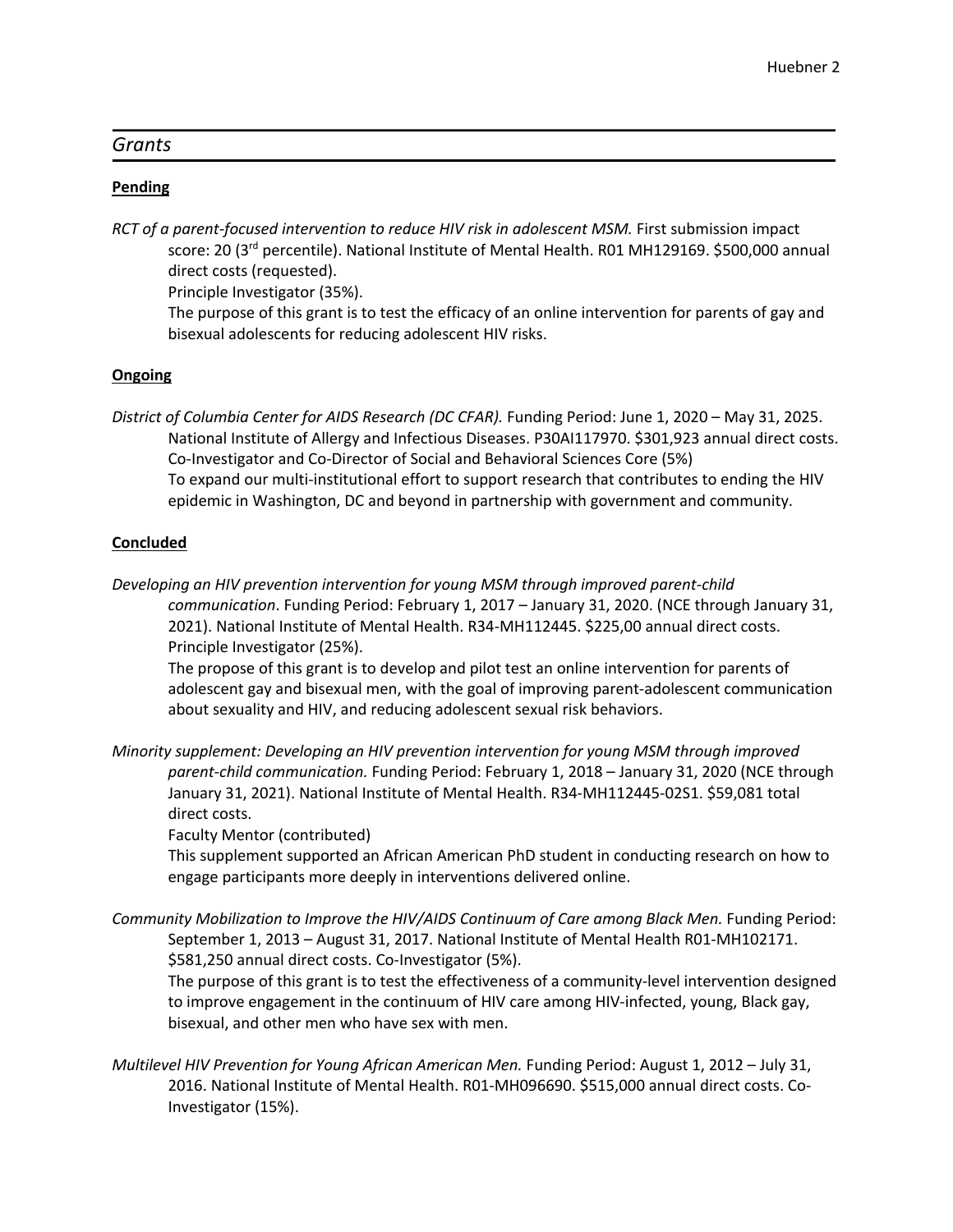The purpose of this grant is to test the effectiveness of a community-level intervention designed to decrease sexual risk behavior and increase HIV testing among young, Black gay, bisexual, and other men who have sex with men.

*Family Influences on HIV-related Sexual Risk Behaviors Among Young Men who have Sex with Men.* Funding Period: August 1, 2012 – July 31, 2015. National Institute of Mental Health. F31- MH098739A. Faculty mentor / Sponsor.

This is a training grant to support the doctoral studies of Brian Thoma who plans to investigate the impact of parent communication about sex on HIV-related sexual risk behaviors among gay and bisexual adolescent boys.

*Moving a Research-Based Intervention into Practice.* Funding Period: August 9, 2007 – July 31, 2012. National Institute of Mental Health. R01-MH065196-06A. \$459,580 annual direct costs. Co-Investigator (5%).

This grant examined how to best support community-based organizations as they attempted to implement a complex evidence-based HIV prevention intervention.

- *Research to Evaluate an Effective Community Level Intervention Adapted for Black Men who Have Sex with Men.* Funding Period: September 1, 2006 – August 31, 2011. Centers for Disease Control and Prevention. UR6PS000334. \$479,380 annual direct costs. Co-Investigator (15%).
- *Health and HIV Among Gay Fathers*. Funding Period: August 15, 2009 July 31, 2010. National Institute of Mental Health. R21-MH084760-01A1. \$149,443 annual direct costs. Principal Investigator (MPI with Colleen Hoff) (20%).
- *Promoting Health Among Young People.* Funding period: August 1, 2004 July 31, 2009. National Institute of Mental Health. K08-MH072381. \$154,739 annual direct costs. Principal Investigator (40-80%).
- *Developmental Implications of Childhood Gender Nonconformity.* Funding Period: May 1, 2009 May 1, 2010. National Children's Health Study Innovative Pilot Grant. \$20,000. Principal Investigator.
- Faith Based HIV Prevention for African American Men who have Sex with Men. University Wide AIDS Research Program. \$120,000 annual direct costs. Funding Period: September 1, 2005 – August 31, 2007. Co-Investigator (10%).
- *Parents of Lesbian, Gay, and Bisexual Adolescents.* Funding period: November 1, 2005 June 30, 2006. Center for AIDS Prevention Studies, Innovative Grant. \$17,000 total direct costs. Principal Investigator.
- *Measuring HIV/AIDS Stigma in Southern India.* Funding Period: September 1, 2003 August 31, 2004. National Institute of Mental Health. Supplement to R01-MH067513-02. \$85,522 total direct costs. Co-Principal Investigator (contributed).
- *Clarifying the relations between perceptions of discrimination and health outcomes: How moderators of subjective appraisal of discrimination affect health.* Funding Period: October 1, 1999 – January 31, 2000. Preventive Intervention Research Center, Tempe, AZ. Pilot Award. \$3,000 total direct costs. Principal Investigator.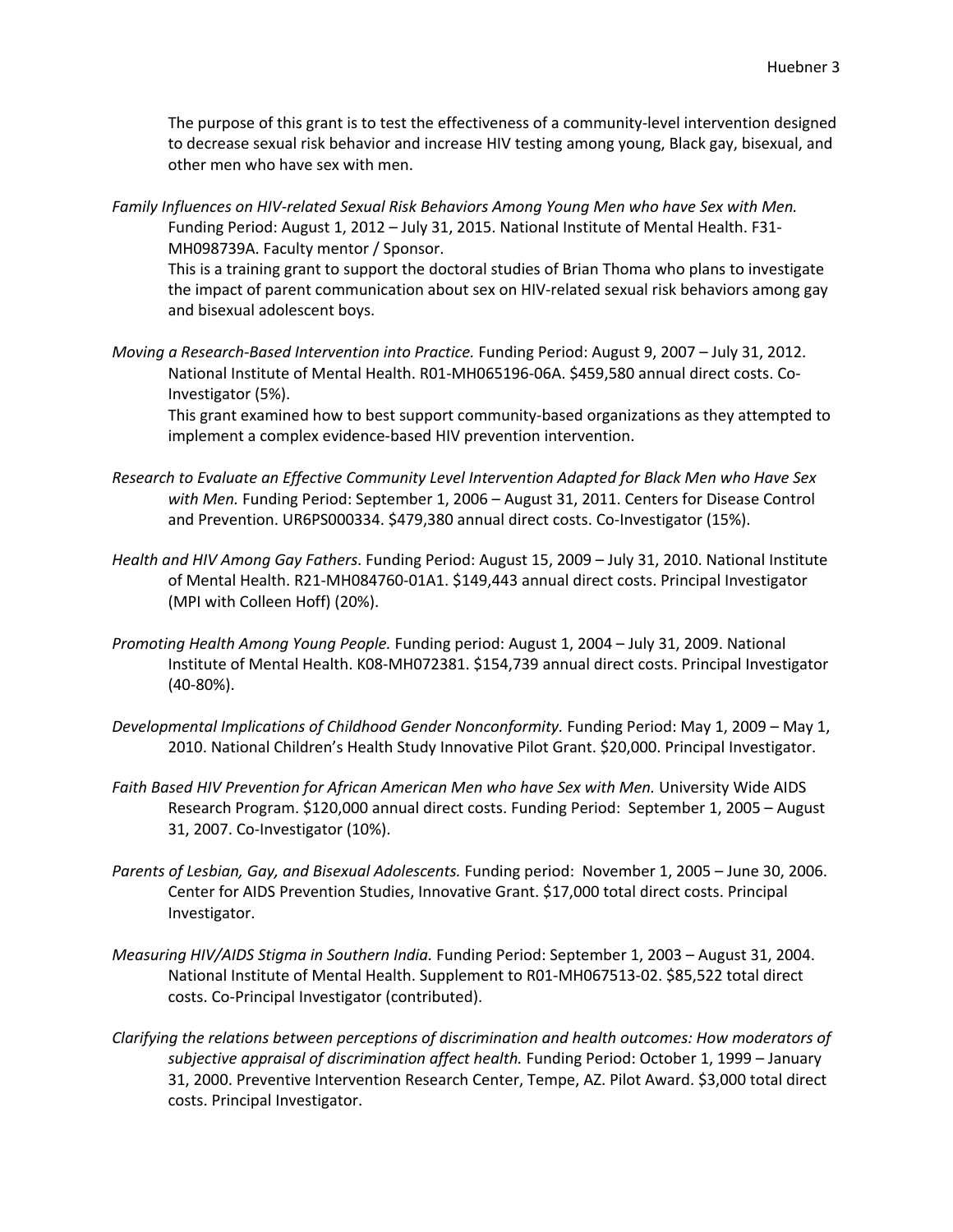*HIV prevention research among men who have sex with men in Maricopa, Gila, and Pinal Counties.* Funding Period: December 31, 1998 – June 30, 2001. Centers for Disease Control and Prevention / Arizona Department of Health Services. Cooperative Agreement #99004. \$283,200 total direct costs. Co-Principal Investigator (50%).

#### *Peer-reviewed Publications*

\*indicates student author directly supervised by Dr. Huebner

- Perry, N.S., Sullivan, T. J., Baucom, B. R. W., Leo, K., **Huebner, D. M**., & O'Leary, K. D. (In press). Using web-based technologies to increase reach, inclusion, and generalizability in behavioral observation research. *Journal of Family Psychology.*
- Siconolfi, D., Storholm, E. D., Vincent, W., Pollack, L., Rebchook, G. M., **Huebner, D. M.**, Peterson, J. L., & Kegeles, S. M. (in press). Prevalence and correlates of sexual violence experienced by young adult black men who have sex with men. *Archives of Sexual Behavior*.
- **Huebner, D. M.,** \*McGarrity, L. A., \*Perry, N. S., \*Spivey, L. A., & Smith, T. W. (2021). Cardiovascular and cortisol responses to experimentally-induced minority stress. *Health Psychology, 40,* 316-325.
- Statz, M., Ware, D., Perry, N., **Huebner, D.**, Cox C., Brown, A., Meanley, S., Haberlen, S., Egan, J., Brennan, M., Teplin, L. A., Bolan, R., Friedman, M. R., Plankey, M. (2021) Primary and secondary supportive partnerships among HIV-positive and HIV-negative middle-aged and older gay men. *PLOS ONE* 16, e0245863. https://doi.org/10.1371/journal.pone.0245863
- Bennett, M., Roche, K. M., **Huebner, D. M.**, Lambert, S. F. (2020). School discrimination and changes in Latinx adolescents' internalizing and externalizing symptoms. *Journal of Youth and Adolescence, 49,* 2020-2033. doi: 10.1007/s10964-020-01256-4
- **Huebner, D. M.,** & Mustanski, B. (2020). Navigating the long road forward for maximizing PrEP impact among adolescent men who have sex with men. *Archives of Sexual Behavior, 49,* 211- 216. https://doi.org/10.1007/s10508-019-1454-1.
- \*McGarrity, L. A., **Huebner, D. M.,** Smith, T. W., & Suchy, Y. (2020). Minority stress, emotion regulation, and executive function: An experimental investigation of gay and lesbian adults. *Personality and Social Psychology Bulletin, 46,* 365-376. https://doi.org/10.1177/0146167219855047.
- Vincent, W., Peterson, J. L., **Huebner, D. M.**, Storholm, E. D., Neilands, T. B., Rebchook, G. M., Pollack, L. M., Tan, J. Y., & Kegeles, S. M. (2020). Resilience and depression in young Black men who have sex with men: A social-ecological model. *Stigma and Health, 5,* 364-374. https://doi.org/10.1037/sah0000206
- Eke, A. N., Johnson, W. D., O'Leary, A. O., Rebchook, G. M., **Huebner, D. M.**, Peterson, J. L., & Kegeles, S., M. (2019). Effect of a community-level HIV prevention intervention on psychosocial determinants of HIV risk behaviors among young black men who have sex with men. *AIDS and Behavior, 23,* 2361-2374. https://doi.org/10.1007/s10461-019-02499-4.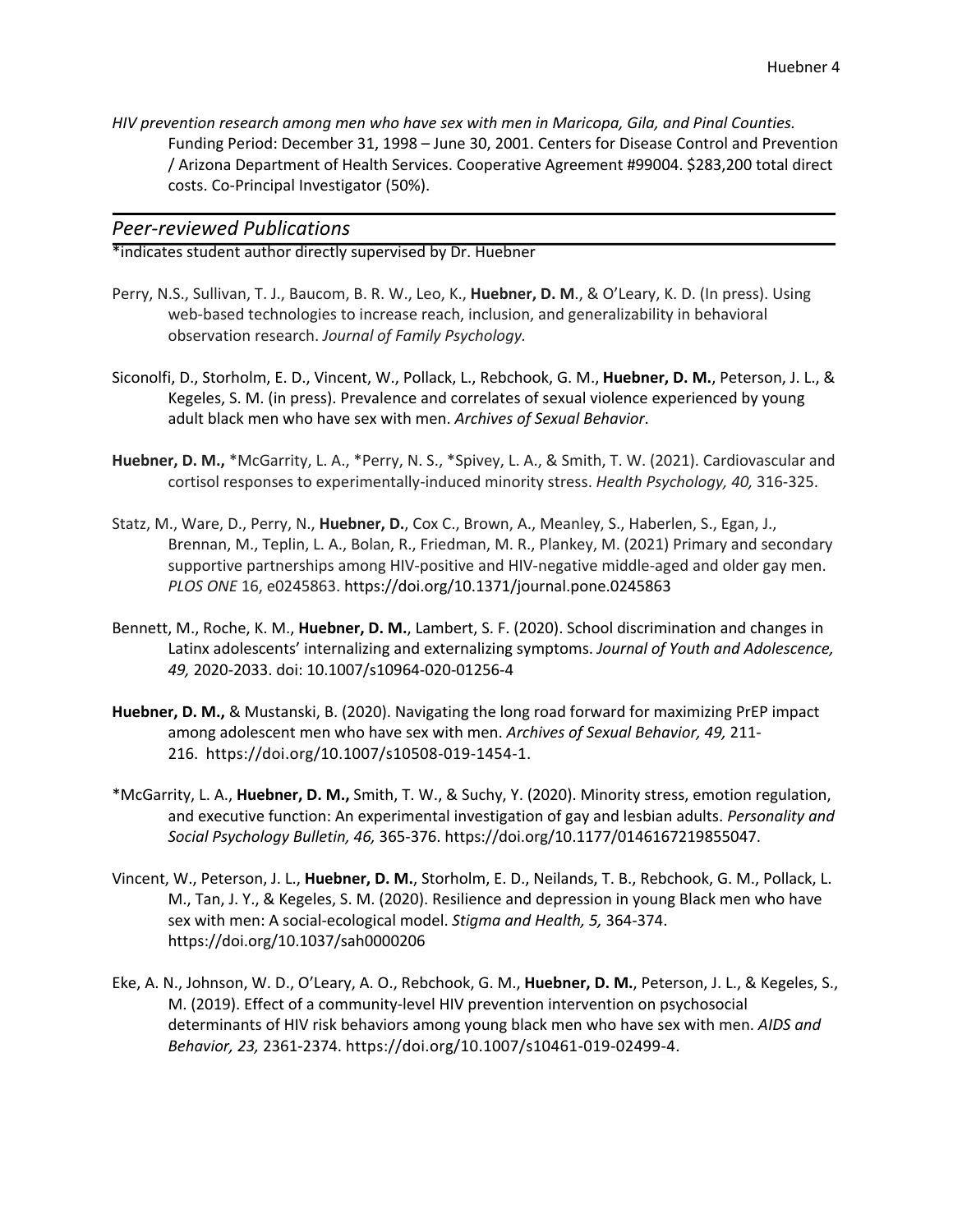- **Huebner, D. M**., Roche, K., & \*Rith, K. A. (2019). Effects of family characteristics and time on parents' responses to lesbian, gay, and bisexual children. *Archives of Sexual Behavior, 48,* 1581-1588. doi: 10.1007/s10508-019-1430-9.
- Newcomb, M., LaSala, M., Bouris, A., Mustanski, B., Prado, G., Schrager, S., & **Huebner, D.** (2019). The influence of families on LGBTQ youth health: A call to action for innovation in research and intervention development. *LGBT Health*, 6*.* doi.org/10.1089/lgbt.2018.0157.
- Storholm, E. D., Huang, W., Siconolfi, D. E., Pollack, L. M., Carrico, A. W., Vincent, W., **Huebner, D. M.**, & Kegeles, S. M. (2019). Sources of resiliency as mediators of the effect of minority stress on stimulant use and sexual risk behavior among young black men who have sex with men. *AIDS and Behavior, 23,* 3384-3395. https://doi.org/10.1007/s10461-019-02572-y.
- Vincent, W., Peterson, J. L., Storholm, E. D., **Huebner, D. M.**, Neilands, T. B., Calabrese, S. K., Rebchook, G. M., Tan, J. Y., Pollack, L. M., & Kegeles, S. M. (2019). A person-centered approach to HIVrelated protective and risk factors for young Black men who have sex with men: Implications for pre-exposure prophylaxis and HIV treatment as prevention. *AIDS and Behavior, 23,* 2803-2815. https://doi.org/10.1007/s10461-019-02630-5.
- \*Thoma, B. C., & **Huebner, D. M.** (2018). HIV pre-exposure prophylaxis engagement among adolescent men who have sex with men: The role of parent-adolescent communication about sex. *Journal of Acquired Immune Deficiency Syndrome*, 79, 453-457. doi: 10.1097/QAI.0000000000001837
- \*Thoma, B. C., & **Huebner, D. M.** (2018). Parent-adolescent communication about sex and condom use among young men who have sex with men: An examination of the theory of planned behavior. *Annals of Behavioral Medicine, 52,* 973-987. doi: 10.1093/abm/kay002
- **Huebner, D. M.,** \*McGarrity, L. A., Smith, T. W., \*Perry, N. S., & Suchy, Y. (2018). Changes in executive function following a stressful interpersonal task are associated with condomless anal intercourse among men who have sex with men. *Annals of Behavioral Medicine, 52,* 406-411. doi: 10.1093/abm/kax020
- \*McGarrity, L. A., **Huebner, D. M.,** Proescholdbell, R. J., & Nemeroff, C. J. (2018). Longitudinal predictors of behavioral intentions and HIV service use among men who have sex with men. *Prevention Science*, *19,* 507-515. doi: 10.1007/s11121-017-0824-y
- \*Spivey, L. A., **Huebner, D. M.,** & Diamond, L. M. (2018). Parent responses to childhood gender nonconformity: Effects of parent and child characteristics. *Psychology of Sexual Orientation and Gender Diversity, 5,* 360-370. doi: 10.1037/sgd0000279
- Tan, J. Y., Pollack, L., Rebchook, G., Peterson, J., **Huebner, D.**, Eke, A., Johnson, W., & Kegeles, S. (2018). The role of the primary romantic relationship in HIV care engagement outcomes among young HIV-positive black men who have sex with men. *AIDS and Behavior, 22,* 774-790. doi: 10.1007/s10461-016-1601-9
- Vincent, W., Pollack, L., **Huebner, D. M.,** Peterson, J., Steward, W. T., Rebchook, G., Kegeles, S. M. (2017). HIV risk and multiple sources of heterosexism among young black men who have sex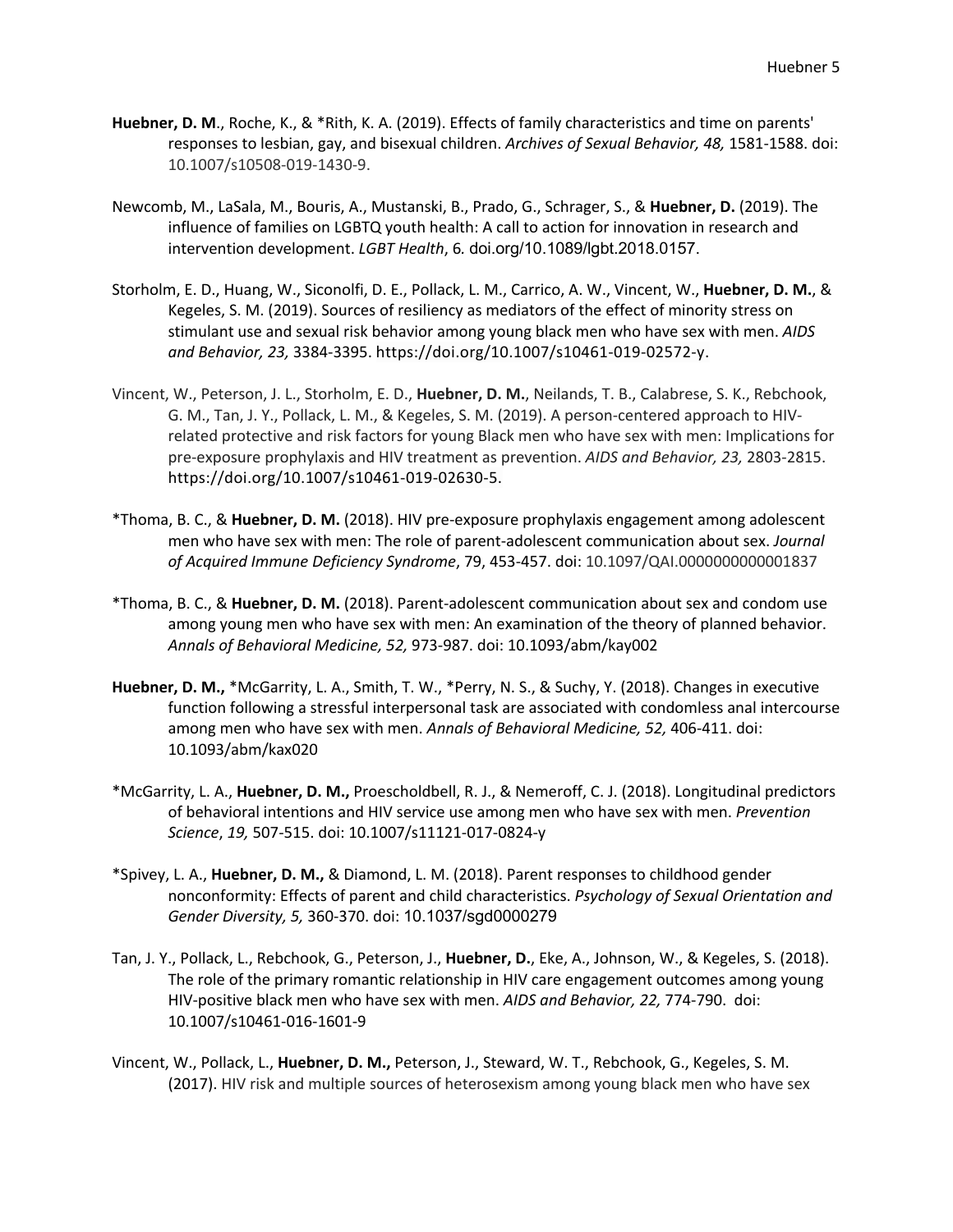with men. *Journal of Consulting and Clinical Psychology, 85,* 1122-1130. doi: 10.1037/ccp0000235

- \*Perry, N., & **Huebner, D. M.**, Baucom, B. R., & Hoff, C. C. (2016). Relationship power, sociodemographics, and their relative influence on sexual agreements among gay male couples. *AIDS and Behavior*, 20, 1302-14. doi: 10.1007/s10461-015-1196-6
- \*Perry, N. S., **Huebner, D. M.,** Baucom, B. R. W., & Hoff, C. C. (2016). The complex contribution of sociodemographics to decision-making power in gay male couples. *Journal of Family Psychology*, *30*, 977-986. doi: 10.1037/fam0000234.
- \*Dickenson, J. A., & **Huebner, D. M.** (2016). The relationship between sexual activity and depressive symptoms in lesbian, gay, and bisexual youth: Effects of gender and family support. *Archives of Sexual Behavior*, *45,* 671-81. doi: 10.1007/s10508-015-0571-8
- **Huebner, D. M.**, & \*Perry, N. (2015). Do behavioral scientists really understand HIV-related sexual risk behavior? A systematic review of longitudinal and experimental studies. *Archives of Sexual Behavior, 44,* 1915-1936.
- **Huebner, D. M., \***Thoma, B. C., & Neilands, T. B. (2015). Anti-gay victimization in school and substance abuse among lesbian, gay, bisexual, and transgender adolescents. *Prevention Science, 16,* 734- 43.
- **Huebner, D. M.,** Kegeles, S. M., Rebchook, G. M., Neilands, T. B., Johnson, W. D., & Eke, A. N. (2014). Social oppression, psychological vulnerability, and unprotected intercourse among young black men who have sex with men. *Health Psychology, 33,* 1568-1578.
- \*McGarrity, L. A., & **Huebner, D. M.** (2014). Behavioral intentions to HIV test and subsequent testing: The moderating role of socio-demographic characteristics. *Health Psychology, 33,* 396-400.
- \*McGarrity, L. A., & **Huebner, D. M.** (2014). Is being out about sexual orientation universally healthy? The moderating role of socioeconomic status in a prospective study of gay and bisexual men. *Annals of Behavioral Medicine, 47,* 28-38.
- Scott, H. M., Pollack, L., Rebchook, G. M., **Huebner, D. M.**, Peterson, J., & Kegeles, S. M. (2014). Peer support is associated with recent HIV testing among young black men who have sex with men. *AIDS & Behavior, 18,* 913-920*.*
- \*Thoma, B. C., & **Huebner, D. M.** (2014). Parental monitoring and communication about sex are not protective against sexual risk behavior among adolescent men who have sex with men. *AIDS & Behavior, 18,* 1604-1614.
- **Huebner, D. M., \***Rullo, J. E., \*Thoma, B. C., \*McGarrity, L., Mackenzie, J. (2013). Piloting *Lead with Love*: A film-based campaign to improve parents' responses to their lesbian, gay, and bisexual children. *Journal of Primary Prevention, 34,* 359-369.
- \*Thoma, B. C., & **Huebner, D. M.** (2013). Health consequences of racist and anti-gay discrimination for multiple minority adolescents. *Cultural Diversity and Ethnic Minority Psychology, 19,* 404-413*.*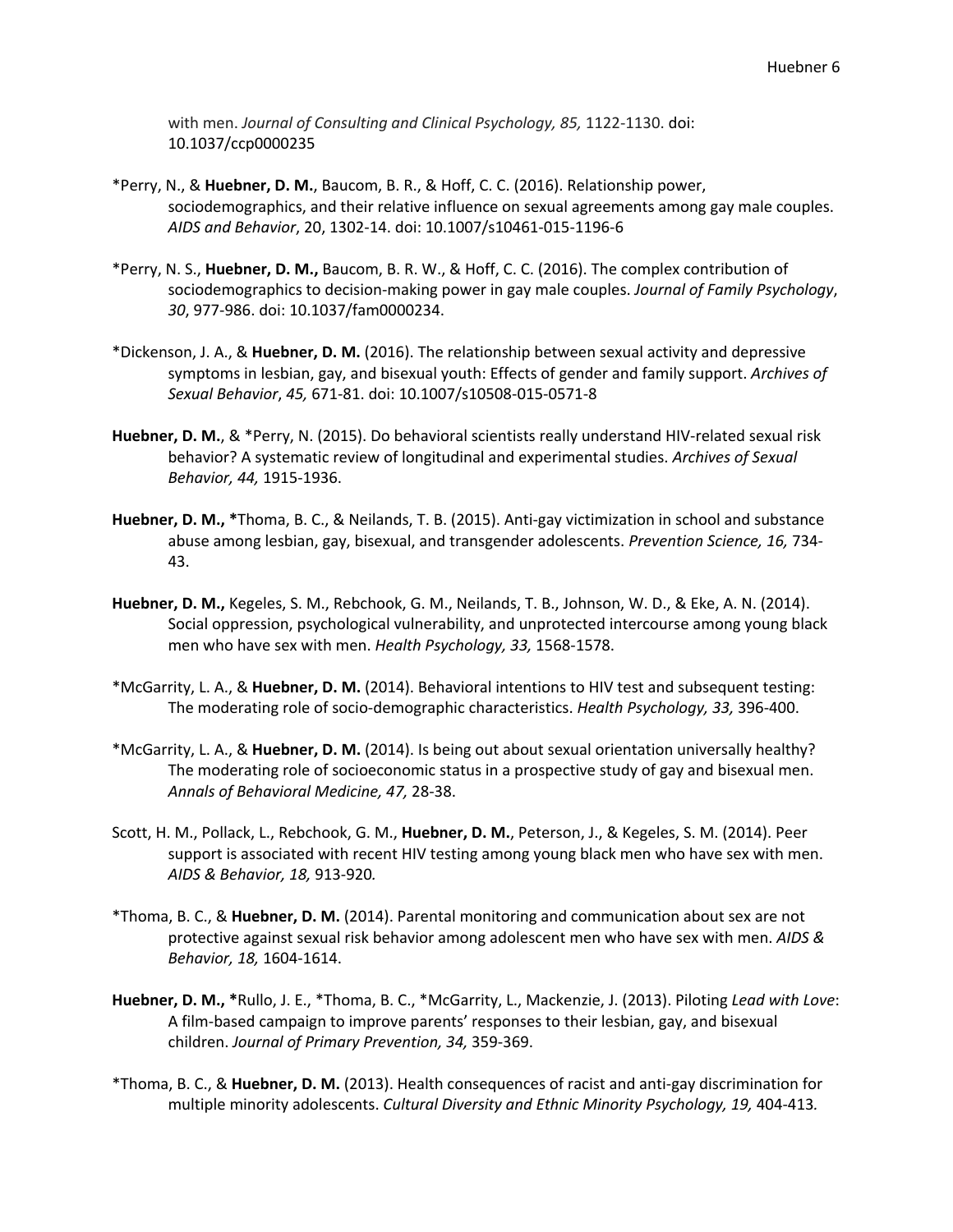- \*Thoma, B. C., **Huebner, D. M.**, & \*Rullo, J. E. (2013). Unseen risks: HIV-related risk behaviors among ethnically diverse sexual minority adolescent females. *AIDS Education and Prevention, 25,* 535- 541.
- \*McGarrity, L. A., **Huebner, D. M.,** & \*MacKinnon, R. (2013). Putting stigma in context: Do perceptions of group stigma interact with personally experienced discrimination to predict mental health? *Group Process and Intergroup Relations, 16,* 688-702*.*
- Diamond, L. M., & **Huebner, D. M.** (2012). Is good sex good for you? Rethinking sexuality and health. *Social and Personality Psychology Compass, 6*, 54-69.
- Hoyt, M. A., Rubin, L. R., Nemeroff, C. J., Lee, J., **Huebner, D. M.,** & Proescholdbell, R. J. (2012). HIV/AIDS-related institutional mistrust among multi-ethnic MSM: Effects on HIV testing and risk behaviors. *Health Psychology, 31,* 269-277.
- **Huebner, D. M**., Binson, D., Pollack, L. M., & Woods, W. J. (2012). Implementing bathhouse-based voluntary counseling and testing for HIV has no adverse effect on bathhouse patronage among men who have sex with men. *International Journal of STD and AIDS, 23,* 182-184.
- **Huebner, D. M.,** Mandic, C. G., \*Mackaronis, J. E., Boeugher, S. C., & Hoff, C. C. (2012). The impact of parenting on gay male couples' relationships, sexuality, and HIV risk. *Journal of Couple and Family Psychology: Research and Practice, 1,* 106-119.
- Kegeles, S. M., Rebchook, G. M., Pollack, L., **Huebner, D. M.,** Tebbets, S., Hamiga, J., Sweeney, D., Zovod, B. (2012). An intervention to help community-based organizations implement an evidencebased HIV prevention intervention: The Mpowerment Project Technology Exchange System. *American Journal of Community Psychology, 49,* 182-198.
- **Huebner, D. M.**, Neilands, T., Rebchook, G. M., & Kegeles, S. M. (2011). Sorting through chickens and eggs: A longitudinal examination of the associations between attitudes, norms, and sexual risk behavior. *Health Psychology, 30,* 110-118.
- **Huebner, D. M.**, Binson, D., Dillworth, S., Neilands, T., & Grinstead, O., Woods, W. J. (2010). Rapid vs. standard HIV testing in a bathhouse setting: What is gained and lost? *AIDS and Behavior, 14,* 549-57.
- Ryan, C., Russel, S. T., **Huebner, D. M**., Diaz, R. M., & Sanchez, J. (2010). Family acceptance in adolescence and the health of LGBT young adults. *Journal of Child and Adolescent Psychiatric Nursing, 23,* 205-213.
- Ryan, C., **Huebner, D. M.**, Diaz, R. M., & Sanchez, J. (2009). Family rejection as a predictor of negative health outcomes in White and Latino LGB young adults. *Pediatrics, 123,* 346-352.
- Nemeroff, C. J., Hoyt, M. A., **Huebner, D. M.**, & Proescholdbell, R. J. (2008). The Cognitive Escape Scale: Measuring HIV-related thought avoidance. *AIDS and Behavior, 12*, 305-320.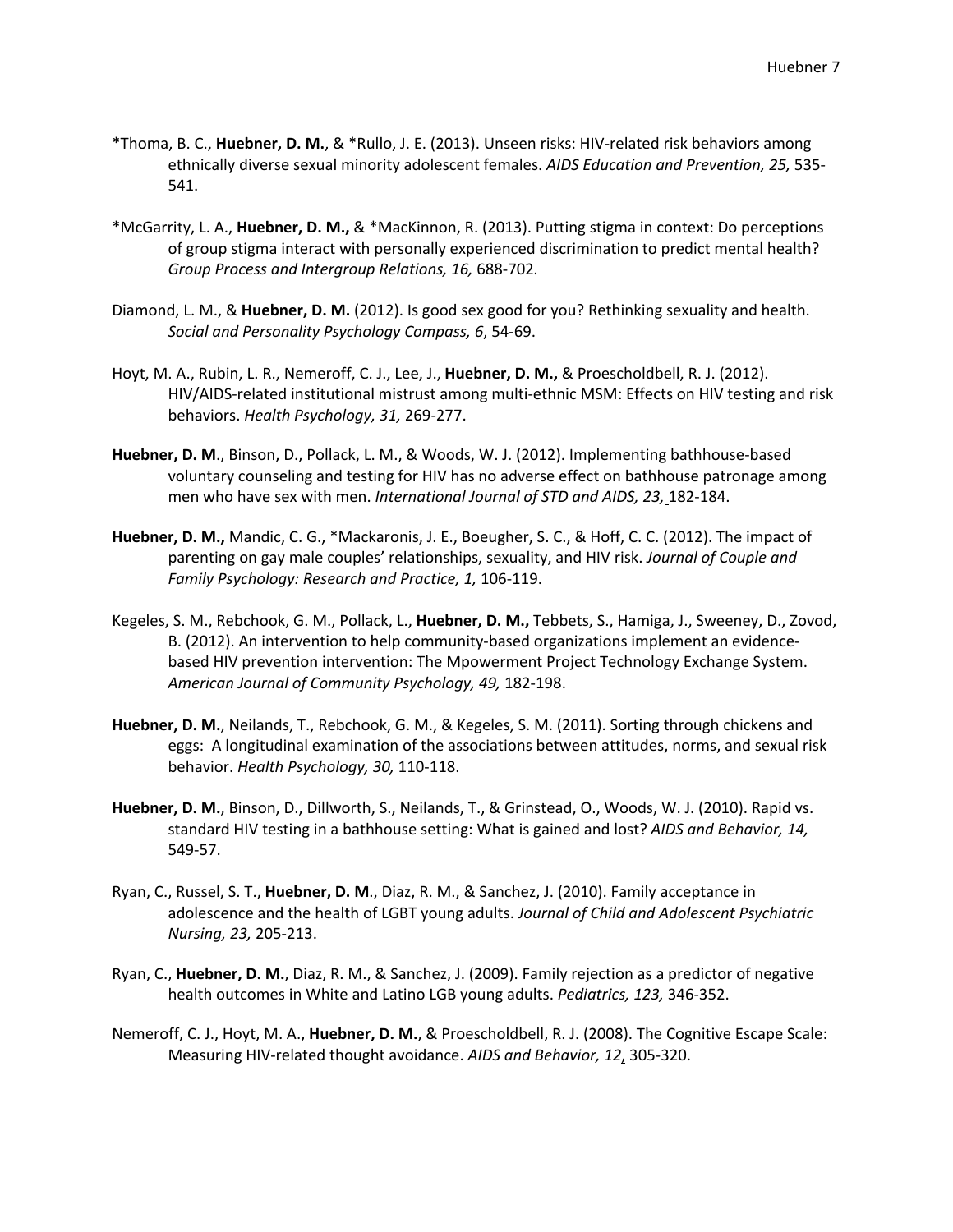- **Huebner, D. M.**, & Davis, M. C. (2007). Perceived anti-gay discrimination and physical health outcomes. *Health Psychology, 26*, 627-634.
- **Huebner, D. M.**, Binson, D., Woods, W. J., Dillworth, S., Neilands, T., & Grinstead, O. (2006). Bathhousebased voluntary counseling and testing is feasible and shows preliminary evidence of effectiveness. *Journal of Acquired Immune Deficiency Syndrome, 43,* 239-246.
- Hoyt, M. A., Nemeroff, C. J., **Huebner, D. M.** (2006). The effects of HIV-related thought suppression on risk behavior: Cognitive escape in men who have sex with men. *Health Psychology, 25 (4),* 455- 461.
- **Huebner, D. M.**, Proescholdbell, R. J., & Nemeroff, C. J. (2006). Do gay and bisexual men share researchers' definition of barebacking? *Journal of Psychology and Human Sexuality, 18,* 67-78.
- Rebchook, G.M., Kegeles, S.M., **Huebner, D. M.,** & the TRIP Research Team (2006). Translating research into practice: The dissemination and initial implementation of an evidence-based HIV prevention program*. AIDS Education and Prevention, 18,* 119-136.
- **Huebner, D. M.**, & Davis, M. C. (2005). Gay and bisexual men who disclose their sexual orientations in the workplace have higher workday levels of salivary cortisol and negative affect*. Annals of Behavioral Medicine, 30,* 260-267.
- **Huebner, D. M.**, Nemeroff, C. J., & Davis, M. C. (2005). Do hostility and neuroticism confound associations between perceived discrimination and depressive symptoms*? Journal of Social and Clinical Psychology, 24,* 723-740.
- **Huebner, D. M.,** Rebchook, G. M., & Kegeles, S. M. (2004). A longitudinal study of the association between treatment optimism and sexual risk behavior in young adult gay and bisexual men. *Journal of Acquired Immune Deficiency Syndrome, 37,* 1514-1519.
- **Huebner, D. M.**, Rebchook, G. M., & Kegeles, S. M. (2004). Experiences of harassment, discrimination, and physical violence among young gay and bisexual men. *American Journal of Public Health, 94,* 1200-1203.
- **Huebner, D. M.**, Davis, M. C., Nemeroff, C. J., & Aiken, L. S. (2002). The impact of internalized homophobia on HIV preventive interventions. *American Journal of Community Psychology, 30,* 327-348.
- **Huebner, D. M.**, & Gerend, M. A. (2001). The relation between beliefs about drug treatments for HIV and sexual risk behavior in gay and bisexual men. *Annals of Behavioral Medicine, 23,* 304-312.
- **Huebner, D. M.**, & Fredrickson, B. L. (1999). Gender differences in memory perspectives: Evidence for self-objectification in women. *Sex Roles, 41,* 459-467.

#### *Chapters, Published Abstracts, and Other Publications*

\*Thoma, B. C., & **Huebner, D. M.** (2016). Parent-Child Relationships. In A. E. Goldberg (Ed.). *Sage Encyclopedia of LGBTQ Studies*. Thousand Oaks, CA: Sage.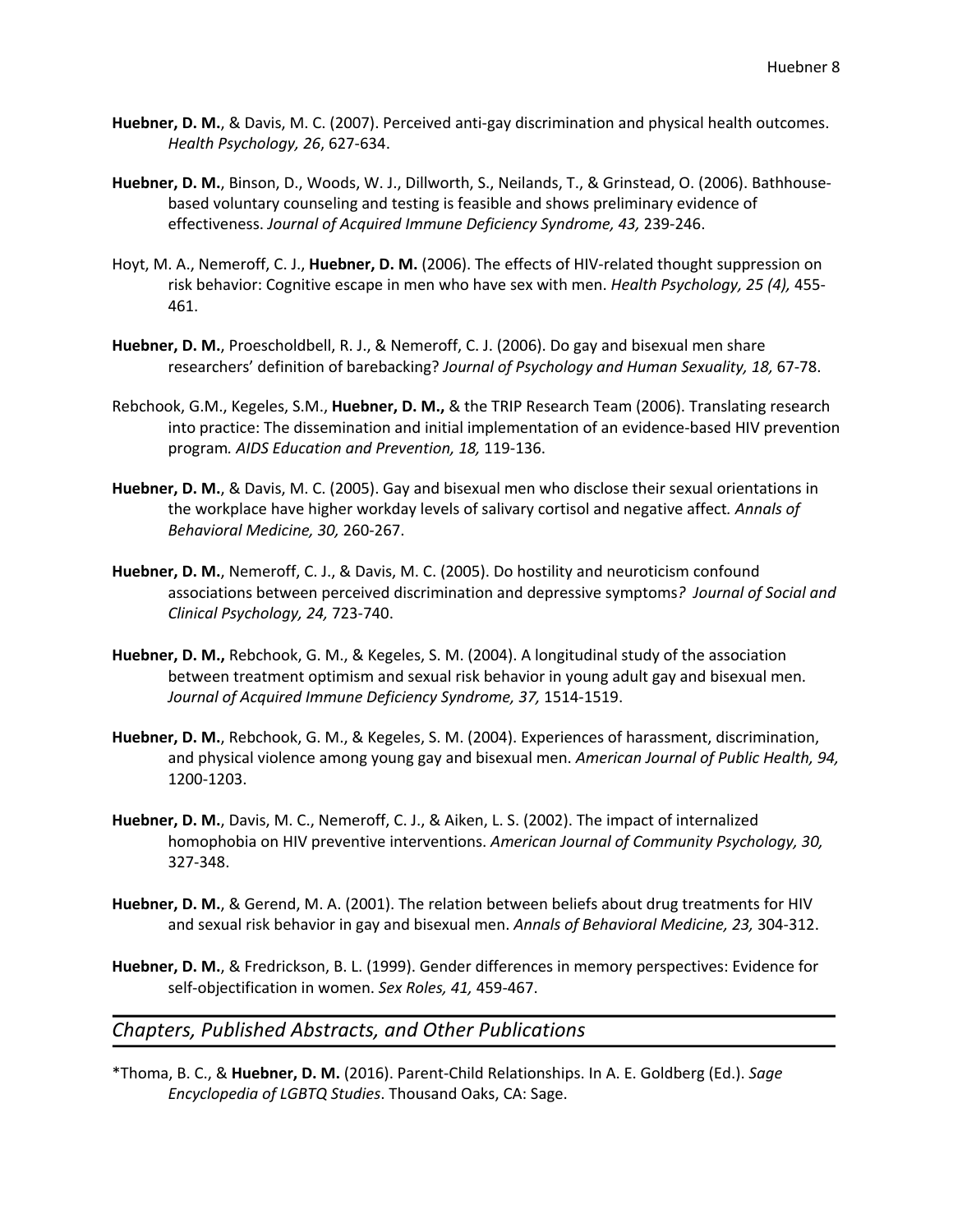- Baumeister, J. A., Elkington, K. S., & **Huebner, D. M.** (2013). Sexuality and HIV/AIDS Prevention. In D. L. Tolman & L. M. Diamond (Eds.). *APA Handbook on Sexuality.* Washington, DC: American Psychological Association.
- **Huebner, D. M.** (2013). Leading with Love: Interventions to support families of lesbian, gay, and bisexual adolescents. *The Register Report, 39,* 8-13.
- **Huebner, D. M.,** Rullo, J. E., MacKenzie, J. (2011). Lead with Love: Strengthening Families Through the Coming Out Process. *Documentary Film / Intervention.*
- **\***Lowe, M., & **Huebner, D. M.** (2010). Does having a primary care provider increase HIV screening among men who have sex with men? *American Journal of Epidemiology, 171 (11s).*
- Binson, D., Blair, J., **Huebner, D. M.**, & Woods, W. J. (2006). Sampling in surveys of lesbian, gay, bisexual and transgender people. In I. H. Meyer & M. Northridge (Eds.). *The Health of Sexual Minorities: Public Health Perspectives on Lesbian, Gay, Bisexual and Transgender Populations.* New York: Springer.
- **Huebner, D. M.** (2005). Is optimism really the enemy? New research on treatment optimism. *Focus, 20,* 5-6.
- **Huebner, D. M.** (2000). Health and illness: Gay men. In T. F. Murphy (Ed.). *Reader's Guide to Lesbian and Gay Studies* (pp. 274-276). Chicago: Fitzroy Dearborn Publishers.

#### *Manuscripts Under Review*

- \*Barnett, A. P., & **Huebner, D. M.** (2021). *Sexual orientation and gender identity-based victimization, deviant peer affiliation, school commitment, and HIV risk among sexual minority adolescent males and transgender females.* Manuscript under review.
- Bennett, M., Roche, K.M., **Huebner, D.M.**, Lambert, S.F., & White, R.M.B. (2021). *Peer Discrimination and Changes in Latino/a Adolescents' Internalizing and Externalizing Symptoms: The Role of Deviant Peer Affiliation*. Manuscript under review.
- **Huebner, D. M., \***Barnett, A. P., Baucom, B. R. W., Guilamo-Ramos, V. (2021). *Randomized controlled trial of HIV communication intervention for parents of gay/bisexual youth*. Manuscript under review.
- \*Perry, N. S., Baucom, B. R. W., \*Leo, K., & **Huebner, D. M.** (2021). *Associations of sexual minority stress with relationship satisfaction and observed conflict behavior among sexual minority couples.* Manuscript under review.
- \*Perry, N. S., Goldenberg, T., **Huebner, D. M.**, Brown, A., Dakwar, O., Detels, R., Egan, J., Friedman, M., Haberlen, S., Ho, K., Ing, M., Meanley, S., Ware, D., Wolinsky, S., & Plankey, M. W. (2021). *Associations of relationship support and strain with mental health among older sexual minority men in the Multicenter AIDS Cohort Study.* Manuscript under Review.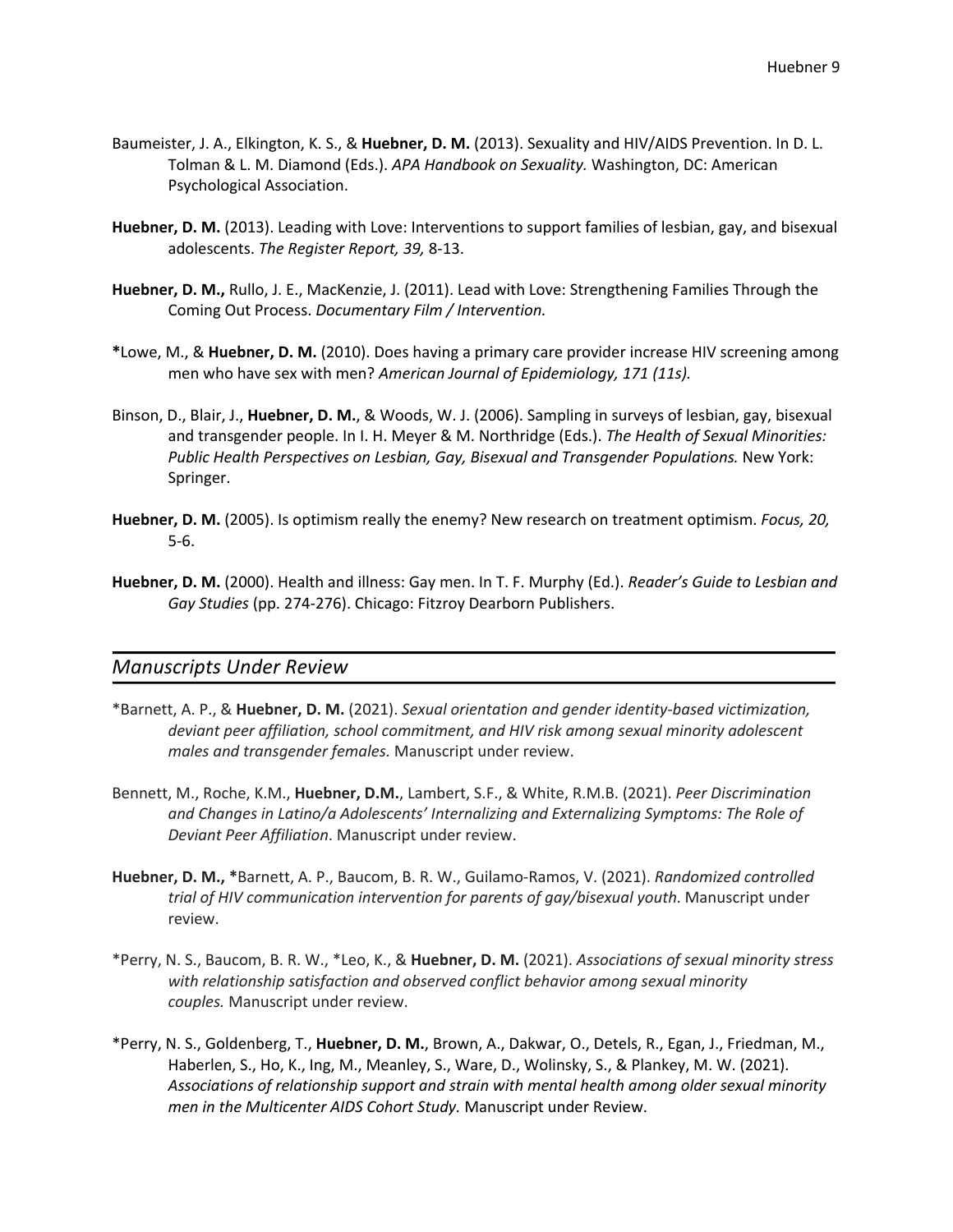- Romm, K. F., **Huebner, D. M.,** Pratt-Chapman, M. L., Rodriguez-Diaz, C. E., Wang, Y., Ma, Y., & Berg, C. J. (2021). *Disparities in traditional and alternative tobacco product use across sexual orientation groups of young adult men and women in the US.* Manuscript under review.
- \*Spivey, L. A., \*Perry, N. S., **Huebner, D. M.**, & Prinstein, M. J. (2021). *Heterogeneity in the assessment and correlates of adolescent sexual minority status*. Manuscript under review.

## *National and International Presentations*

- **Huebner, D. M.,** & Smith, T. W. (2020, December). *Physiological responses to experimentally induced minority stress.* Invited plenary presentation at the 78<sup>th</sup> Annual Scientific Meeting of the American Psychosomatic Society.
- \*Perry, N. S., Baucom, B. R. W., & **Huebner, D. M.** (2020, November). *Potential for high prevalence of intimate partner violence among sexual minority couples to bias couples-based research*. Poster to be presented at the 54<sup>th</sup> annual conference of the Association for Behavioral and Cognitive Therapies.
- Rebchoook, G., Pollack, L., Tan, J., Peterson, J., **Huebner, D**., Tebbetts, S., & Kegeles, S. (2020, July). *Information-motivation-behavioral skills correlates of engagement in HIV care and ART*  adherence among young African American MSM living with HIV. Poster presented at the 23<sup>rd</sup> International AIDS Conference, Virtual.
- \*Perry, N. S., Baucom, B. R. W., & **Huebner, D. M.** (November, 2019). Individual and dyadic associations of childhood sexual abuse with relationship functioning among same-sex couples. Poster to be presented at the 53rd annual conference of the Association of Behavioral and Cognitive Therapies. Atlanta, GA.
- **Huebner, D. M.,** \*McGarrity, L. A., & Smith, T. W. (March, 2019). *Minority stress elicits unique*  psychophysiological responses among gay and lesbian individuals. Oral presentation at the 40<sup>th</sup> annual meeting of the Society of Behavioral Medicine, Washington, D.C.
- **Huebner, D. M.,** Pollack, L. M., Rebchook, G. M., Peterson, J. P., & Kegeles, S. M., (2019, March). *Low social support and low education predict unidentified HIV infection among young black men who have sex with men in Texas.* Poster presented at the 2019 National HIV Prevention Conference, Atlanta, GA.
- \*Perry, N. S.**, \***Leo, K., **Huebner, D. M.**, & Baucom, B. R. W. (2018, November). *Observed behavior as a mechanism for the effects of minority stress on relationship quality among same-sex couples.*  Poster presented at the  $52<sup>nd</sup>$  annual conference of the Association of Behavioral and Cognitive Therapies, Washington, D.C.
- **Huebner, D. M.,** \*McGarrity, L. A., & Smith, T. W. (April, 2018). *Cardiovascular reactivity following minority stress: Implications for morbidity and health behavior.* Oral presentation at the 2018 International Invited Meeting for Gay Men's Sexual Health, Puerto Vallarta, Mexico.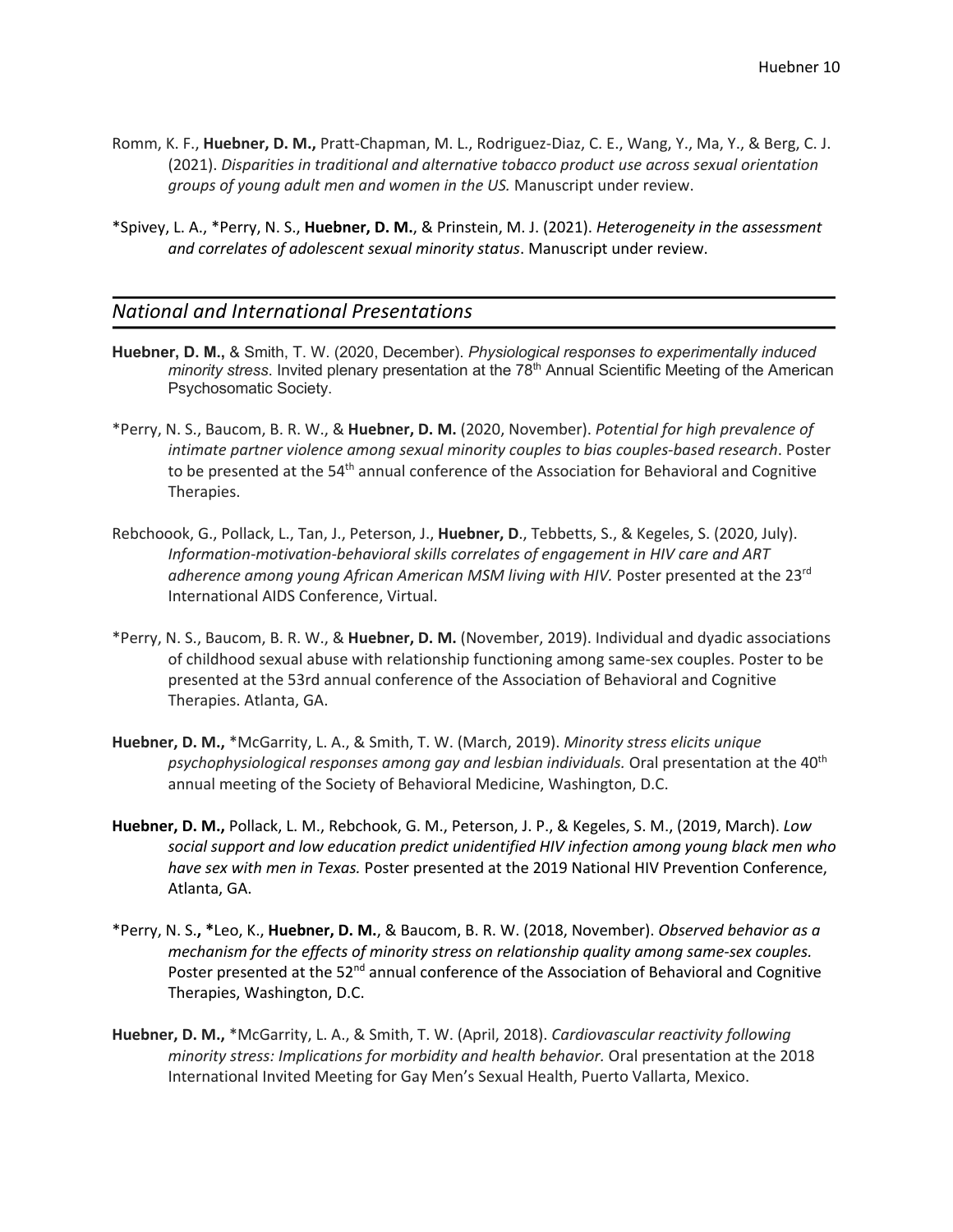- \*Perry, N. S., Baucom, B. R. W., & **Huebner, D. M.** (April, 2018). *Dyadic effects of discrimination on daily health behaviors among same-sex male and female couples.* Poster to be presented at the 39th conference of the Society of Behavioral Medicine, New Orelans, LA.
- **Huebner, D. M.** (April, 2016). *The role of parent behaviors in understanding sexual risk among young Black men who have sex with men.* Oral presentation at the 2016 International Invited Meeting for Gay Men's Sexual Health, Puerto Vallarta, Mexico.
- **Huebner, D. M.**, Thoma, B. C., Pollack, L., Rebchook, G. M., Peterson, J., & Kegeles, S. M. (December, 2015). *Parent communication about sex predicts sexual risk behavior among young Black men who have sex with men*. Oral presentation at the 2015 National HIV Prevention Conference, Atlanta, GA.
- Kegeles, S. M., Rebchook, G. M., **Huebner, D. M.,** Williams, R. W., & Peterson, J. (December 2015). *Young Black MSM with a history of incarceration are especially vulnerable to HIV and other societal ills.* Oral presentation at the 2015 National HIV Prevention Conference, Atlanta, GA.
- Kegeles, S. M., Arnold, E., Williams, R. W., Rebchook, G., Tebbetts, S., **Huebner, D. M.,** Wilson, V., Tan, J., & Peterson , J. (December 2015). *Towards the development of a community-level intervention for HIV-positive young Black MSM to engage in the continuum of care.* Poster presented at the National HIV Prevention Conference, Atlanta, GA.
- \*Perry, N. S., **\***Staheli, J. P., & **Huebner, D. M.** (December, 2015). *Older partners, not age, at sexual debut predict condomless sex among adolescent black men who have sex with men.* Poster presented at the National HIV Prevention Conference, Atlanta, GA.
- Rebchook, G. M., Kegeles, S. M., Pollack, L., Tan, J., **Huebner, D. M.,** Peterson, J. (December 2015). *Home HIV testing among young, African American gay, bisexual, and other MSM: who uses it and who intends to use it in the future.* Oral presentation at the 2015 National HIV Prevention Conference, Atlanta, GA.
- Rebchook, G. M., Kegeles, S., M., Tan, J., Pollack, L., **Huebner, D. M.,** & Peterson, J. (December 2015). *Young, African American MSM's experience with and attitudes towards PrEP: who knows about it, who has used it, and ideas to improve scale-up.* Poster presented at the 2015 National HIV Prevention Conference, Atlanta, GA.
- \*Thoma, B. C., & **Huebner, D. M.** (December, 2015). *Parent-adolescent communication about condoms and HIV is associated with determinants of condom use behavior among young men who have sex with men*. Poster presented at the 2015 National HIV Prevention Conference, Atlanta, GA.
- **Huebner, D. M.** (February, 2014). *Do behavioral scientists really understand HIV-related sexual risk behavior? I'm beginning to have doubts.* Oral presentation at the 2014 International Invited Meeting for Gay Men's Sexual Health, San Juan, Puerto Rico.
- \*McGarrity, L. A., & **Huebner, D. M.** (2013, November). *Is Sexual Orientation "Outness" Universally Healthy? The Role of Socioeconomic Status.* Paper presented at the annual conference of the Society for the Scientific Study of Sexuality, San Diego, CA.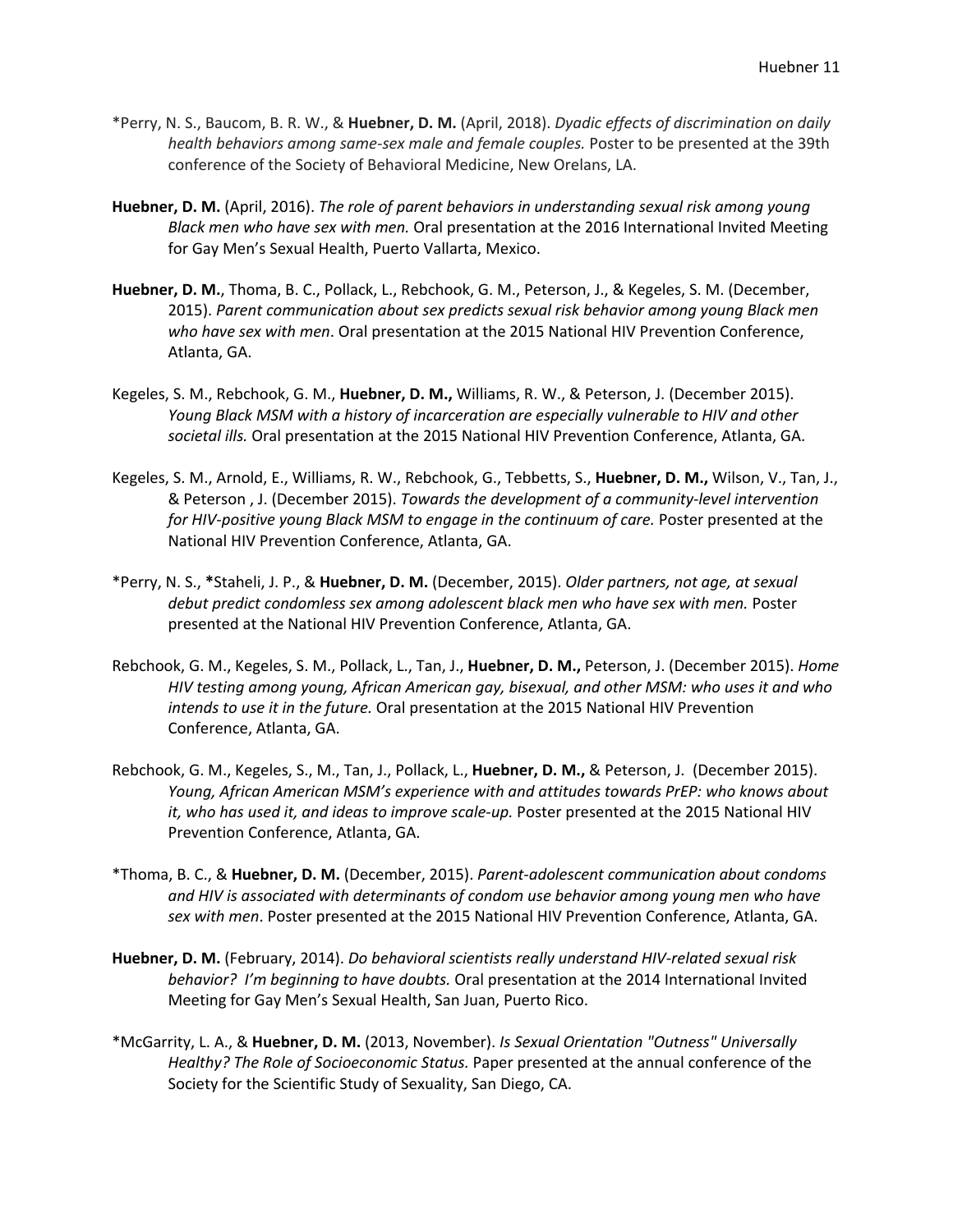- \*Perry, N. S**.,** & **Huebner, D. M.** (2013, November). *Barriers and facilitators of recent HIV testing among*  very young black men who have sex with men. Poster presented at the 47<sup>th</sup> annual conference of the Association for Behavioral and Cognitive Therapies, Nashville, TN.
- **\***Thoma, B. C., & **Huebner, D. M.** (August 2013). *Do Family Factors Predict Sexual Behaviors of Young Gay and Bisexual Males?* Poster presentation given at the 2013 annual meeting of the American Psychological Association, Honolulu, HI.
- \*Thoma, B. C., & **Huebner, D. M.** (March 2013). *Parental Monitoring and Parent-Adolescent Communication about Sex do not Protect Against Sexual Risk among Young Men who have Sex with Men.* Poster presentation given at the 2013 annual meeting of the Society for Adolescent Health and Medicine, Atlanta, GA.
- **Huebner, D. M.,** \*Rullo, J. E., & Mackenzie, J. (August, 2012). *Lead with Love: Strengthening Families Through the Coming Out Process.* Film selected for the film program (with discussion session) at the 120<sup>th</sup> annual meeting of the American Psychological Association, Orlando, FL.
- Kegeles, S. M., Rebchook, G. M., **Huebner, D. M.,** Peterson, J., Williams, G. et. al. (July, 2012). *Understanding recent HIV testing among young black MSM in the U.S.: Psychological, social/interpersonal, and structural variables may affect who delays testing.* Poster presentation at the 19<sup>th</sup> International AIDS Conference. Washington, DC.
- \*McGarrity, L., & **Huebner, D. M.** (July, 2012). *Intentions to test for HIV are a poorer predictor of testing*  for low-status MSM. Poster presentation at the 19<sup>th</sup> International AIDS Conference. Washington, DC.
- \*McGarrity, L., **Huebner, D. M.,** & \*MacKinnon, R. (August, 2012). *Independent and Interactive Associations of Discrimination and Felt Stigma with Depressive Symptoms and Suicidal Ideation.* Poster presentation at the 120<sup>th</sup> annual meeting of the American Psychological Association, Orlando, FL.
- **\***Thoma, B.**, & Huebner, D. M.** (March, 2012). *Health consequences of racist and anti-gay discrimination for multiple minority adolescents.* Poster presentation at the Society for Research on Adolescents Biannual Meeting, Vancouver, BC.
- **Huebner, D. M.**, & Hoff, C. C. (February, 2012). *The influence of children on gay couples' relationship satisfaction, non-monogramy agreements, and HIV-risk.* Oral presentation at the 2012 International Invited Meeting for Gay Men's Sexual Health: A Focus on Couples, Puerto Rico.
- Kegeles, S. M., Rebchook, G. M., Peterson, J., **Huebner, D. M.**, Eke, A., Johnson, W., Williams, R., & Pollack, L. (August, 2011). *Multilevel factors associated with sexual risk behavior among young Black MSM.* Oral presentation at the 2011 National HIV Prevention Conference, Atlanta, GA.
- \*Thoma, B. C., **Huebner, D. M.,** Marshal, M. P. (August 2011). *The Protective Role of Parent-Adolescent Relationships for Sexual Minority Adolescent Suicidality.* Oral presentation given at the 2011 annual meeting of the International Academy of Sex Research, Los Angeles, CA.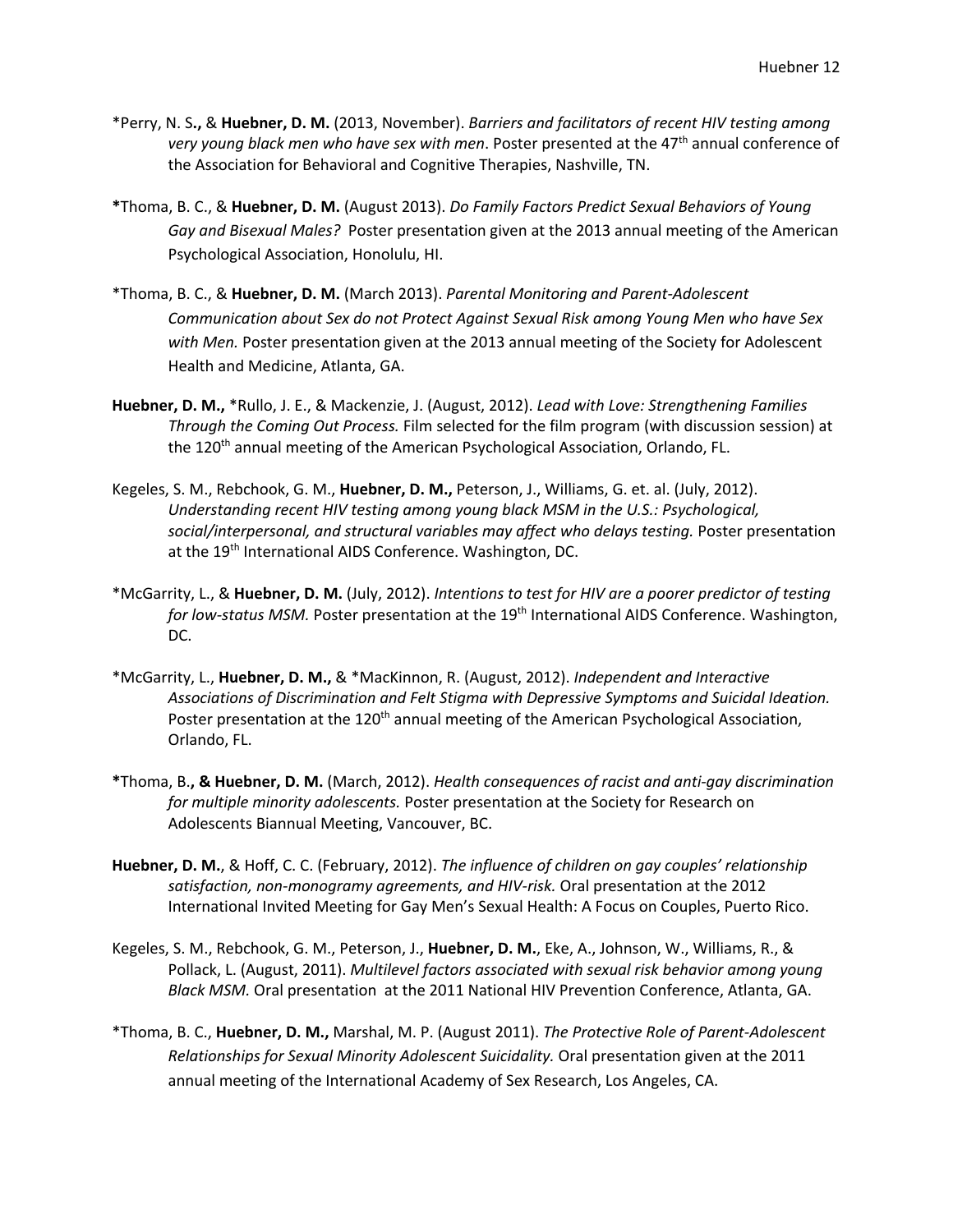- **Huebner, D. M.,** \*Rullo, J., \*Thoma, B. (August, 2010). *Parent Rejection of LGBT Adolescents has Varied Forms and Consequences.* Oral presentation at the 118th Annual Meeting of the American Psychological Association, San Diego, CA.
- \*Lowe, M., **Huebner, D. M.** (June, 2010). *Does having a primary care provider increase HIV screening among men who have sex with men?* Oral presentation at the annual meeting of the Society for Epidemiologic Research, Seattle, WA.
- **Huebner, D. M.** (November, 2009). *Anti-Gay Victimization in Schools and Adolescent Substance Use.* Oral presentation at the 2009 meeting of the Society for the Scientific Study of Sexuality, Puerto Vallarta, Mexico.
- **Huebner, D. M.** (August, 2009). *Anti-Gay Victimization in Schools and HIV-related sexual risk.* Oral presentation at the 2009 National HIV Prevention Conference, Atlanta, GA.
- **\***Rullo, J., & **Huebner, D. M.** (August, 2009*). Sexual minority adolescent girls are at high risk for HIV through their sexual contacts with boys.* Oral presentation at the 2009 National HIV Prevention Conference, Atlanta, GA.
- **Huebner, D. M.** (August, 2008). *Using community based participatory research methods with gay,*  lesbian, bisexual, and transgender populations. Oral presentation at the 116<sup>th</sup> Annual Meeting of the American Psychological Association, Boston, MA.
- **Huebner, D. M.** (August, 2008). *Early sexual debut and high rates of unprotected sexual behavior among same-sex-involved adolescent African American boys.* Poster presentation at the 17th International AIDS Conference, Mexico City, Mexico.
- **Huebner, D. M.,** Kegeles, S. M., Rebchook, G. M., & the TRIP Study Team (December, 2007). *Program review interferes with community based organizations' ability to implement evidence based interventions for men who have sex with men.* Oral presentation at the 2007 National HIV Prevention Conference, Atlanta, GA*.*
- **Huebner, D. M.**, Woods, W. J., Dillworth, S., Neilands, T., & Binson, D. (December, 2007). *Rapid vs. standard HIV testing in a bathhouse setting: What is gained and lost?* Oral presentation at the 2007 National HIV Prevention Conference, Atlanta, GA
- Kegeles, S. M., Rebchook, G. M., Tebbets, S., Hamiga, J., Sweeney, D., & **Huebner, D. M.** (December, 2007). *Factors that influence successful implementation of an evidence-based intervention, The Mpowerment Project, by community based organizations.* Oral presentation at the 2007 National HIV Prevention Conference, Atlanta, GA.
- **Huebner, D. M.** (July, 2007). *Developing a proposal to sample parents of LGBT adolescents.* Oral presentation at the 11<sup>th</sup> Annual NIMH International Research Conference on the Role of Families in Preventing and Adapting to HIV/AIDS, San Francisco, CA.
- Ryan, C., **Huebner, D. M.**, Laub, C. (July, 2007). *Overview of the Family Acceptance Project: Preliminary*  findings and Impact on School Systems. Oral presentation at the 11<sup>th</sup> Annual NIMH International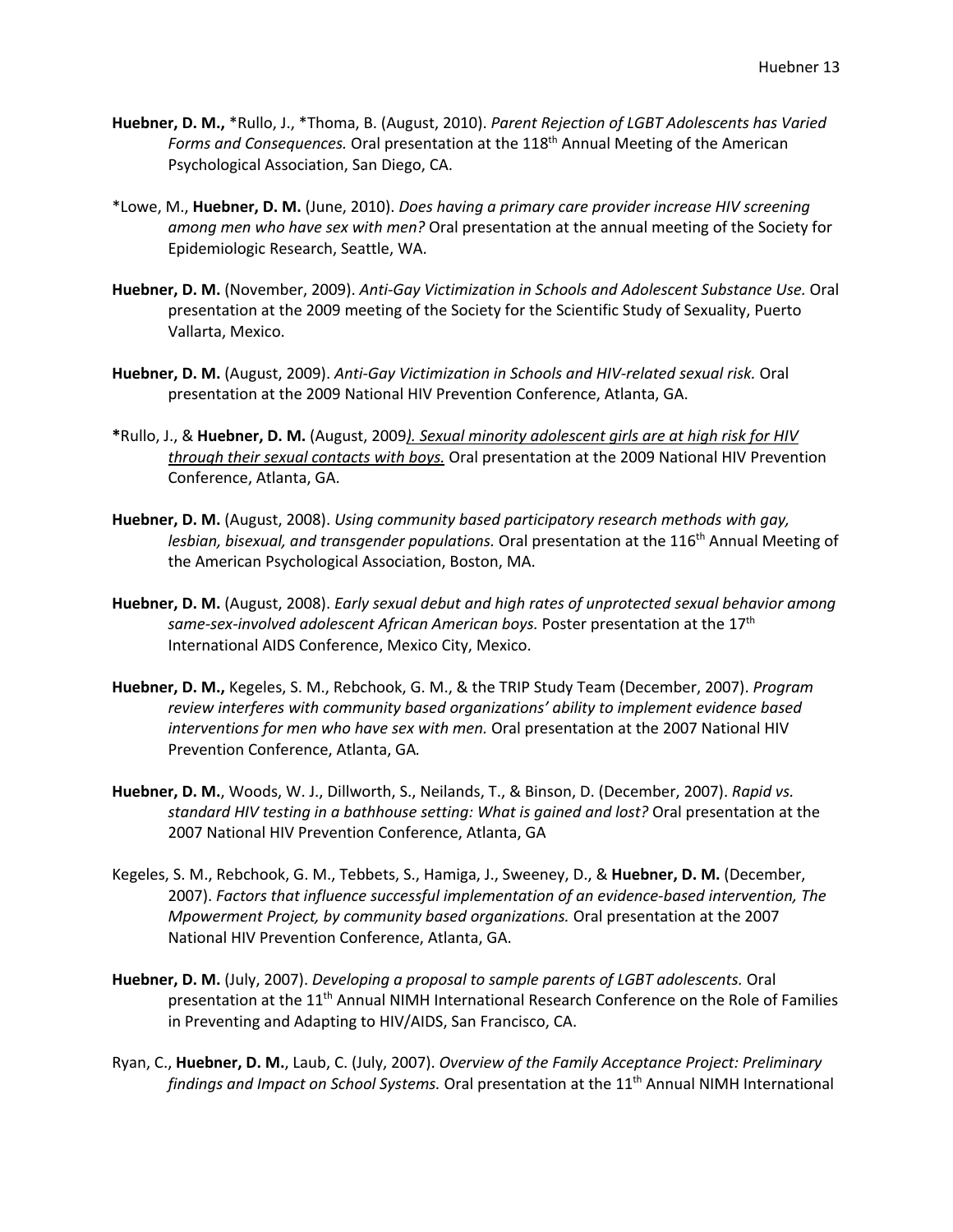Research Conference on the Role of Families in Preventing and Adapting to HIV/AIDS, San Francisco, CA.

- **Huebner, D. M.**, Binson, D., Woods, W. J., Dilworth, S. E., Neilands, T. B., & Grinstead, O. (August, 2006). *Bathhouse-based voluntary counseling and testing is feasible and shows preliminary evidence of*  effectiveness. Poster presentation at the 16<sup>th</sup> International AIDS Conference, Toronto, CA.
- **Huebner, D. M.**, Binson, D., Pollack, L., & Woods, W. J. (August, 2006). *Voluntary counseling and testing*  can be implemented in bathhouses without affecting patronage. Poster presentation at the 16<sup>th</sup> International AIDS Conference, Toronto, CA.
- Neilands, T. B., Darbes, L., Ramos-Soto, E., Han, L., **Huebner, D. M.**, & Hoff, C. (August, 2006). *Preventing new HIV infections through the understanding of sexual agreements: Validation of the sexual*  agreement quality scale. Poster presentation at the 16<sup>th</sup> International AIDS Conference, Toronto, CA.
- Steward, W. T., Ramakrishna, J., Herek, G. M., Bharat, S., Chandy, S., Wrubel, J., **Huebner, D. M.**, Singh, G., & Ekstrand, M. L. (August, 2006). *Developing culturally-specific AIDS stigma scales for use in India.* Poster presentation at the 16<sup>th</sup> International AIDS Conference, Toronto, CA.
- \*Arter, J., & **Huebner, D. M.** (April, 2006). *Services for lesbian, gay, and bisexual adolescents: What do they need and what are they getting?* Poster presentation at the Annual Meeting of the Western Psychological Association, Palm Springs, CA.
- \*Barnes, D., **Huebner, D. M.,** Nemeroff, C. J., & Proescholdbell, R. J. (August, 2006). *Testing negative for HIV decreases perceived vulnerability to HIV infection among men who have sex with men.* Poster presentation at the 114<sup>th</sup> Annual Meeting of the American Psychological Association, New Orleans, LA.
- **Huebner, D. M.,** Rebchook, G. M., & Kegeles, S. M. (June, 2005). *Social norms and sexual risk behavior among young gay and bisexual men: Possible mechanisms of effect.* Oral presentation at the 2005 National HIV Prevention Conference, Atlanta, GA.
- **Huebner, D. M.**, Proescholdbell, R. J., Formoso, D. & Nemeroff, C. J. (June, 2005). *What predicts participation in community-based HIV prevention programs among men who have sex with men?* Oral presentation at the 2005 National HIV Prevention Conference, Atlanta, GA.
- **Huebner, D. M.**, Chin-Hong, P. V. (May, 2005). *Awareness and utilization of anal cytology screening*  among men who have sex with men. Poster presented at the 22<sup>nd</sup> International Papillomavirus Conference, Vancouver, BC.
- **Huebner, D. M.**, Proescholdbell, R. J., & Nemeroff, C. J. (2004, July). *Do gay and bisexual men share*  researchers' definition of barebacking? Poster presented at the 112<sup>th</sup> Annual Meeting of the American Psychological Association, Honolulu, HI.
- **Huebner, D. M.,** Rebchook, G. M., & Kegeles, S. M. (2004, July). *Many community-based organizations (CBOs) in the United States perceive federal program review requirements to be a barrier to their*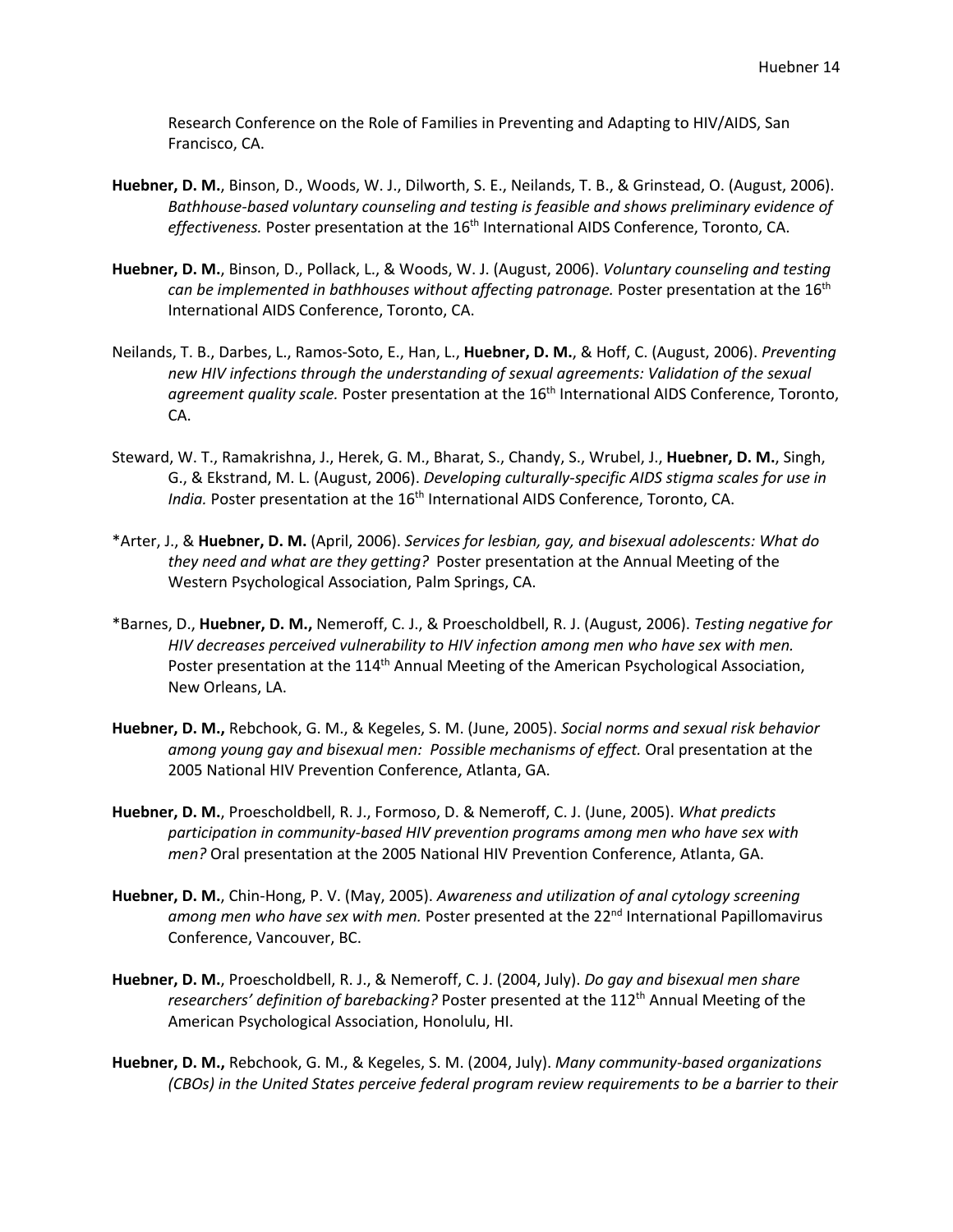*HIV prevention efforts.* Poster presented at the 14<sup>th</sup> International AIDS Conference, Bangkok, Thailand.

- Brown, V., **Huebner, D. M.**, & Robinson, G. (2000, March). *Managing a Community Planning Group with open membership policies.* Workshop presented at the 2000 Community Planning Leadership Summit, Los Angeles, CA.
- Gerend, M. A., & **Huebner, D. M.** (1999, April). *Gay and bisexual men's beliefs about drug treatments for HIV: Factor structure and correlates.* Poster presented at the 20th Annual Meeting of the Society for Behavioral Medicine, San Diego, CA.
- **Huebner, D. M.** (1998, August*). Internalized homophobia's impact on group-structured HIV-preventive interventions targeting gay men.* Poster presented at the 106th Annual Meeting of the American Psychological Association, San Francisco, CA
- Belz, A., Cohen, J., **Huebner, D. M.**, Proescholdbell, R. J., & Taborga, M. (1998, February). *Minority prevention research within a community psychology framework.* Discussion group conducted at the 2nd Biennial Conference on Minority Issues in Prevention, Tempe, AZ.
- Fredrickson, B. L., **Huebner, D. M.**, Noll, S. M., & Roberts, T. A. (1996, May). *Gender-related differences in views of self in objectified situations.* Paper presented at the 60th Annual Meeting of the Society for the Psychological Study of Social Issues, Ann Arbor, MI.

#### *University Service*

| Co-Director, Social and Behavioral Sciences Core, Washington DC CFAR                  | 2020 -- present  |
|---------------------------------------------------------------------------------------|------------------|
| Associate Director, Social and Behavioral Sciences Core, Washington DC CFAR           | 2019 -- 2020     |
| Faculty Search (3 positions), Department of Prevention and Community Health           | 2019 -- present  |
| Research Committee, School of Public Health                                           | $2017$ – present |
| Advisory Council for Research, George Washington University                           | $2017 - present$ |
| Research Committee, Department of Prevention and Community Health                     | $2017$ – present |
| Executive Committee, Department of Prevention and Community Health                    | $2017 - 2018$    |
| COPC faculty search committees, Department of Prevention and Community Health         | $2017 - 2018$    |
| Clinical Training Committee, University of Utah Department of Psychology              | $2008 - 2016$    |
| Director of Graduate Studies, University of Utah, Department of Psychology            | 2015 -- 2016     |
| Graduate Committee, University of Utah Department of Psychology                       | 2014 -- 2016     |
| Chair, Undergraduate Committee, University of Utah Department of Psychology           | $2011 - 2013$    |
| Professional Issues and Ethics Committee, University of Utah Department of Psychology | $2011 - 2013$    |
| Advisor, Psi Chi, University of Utah Department of Psychology                         | $2009 - 2010$    |
| Tanner Conference Organizing Committee, University of Utah                            | $2008 - 2010$    |
| Undergraduate Committee, University of Utah Department of Psychology                  | $2008 - 2010$    |
| Elected member, Chair's Advisory Committee, University of Maryland, Baltimore Co.     | $2007 - 2008$    |
| Ethnic and Cultural Diversity Committee, University of Maryland, Baltimore Co.        | $2007 - 2008$    |
| Reviewer for UMBC Journal of Undergraduate Research                                   | 2007             |
| Reviewer, Innovative Grant Program, University of California, San Francisco           | 2005             |
| Diversity Advancement Committee, University of Washington Internship Program          | $2001 - 2002$    |
| Diversity Committee, Preparing Future Faculty Program, Arizona State University       | $2000 - 2001$    |
|                                                                                       |                  |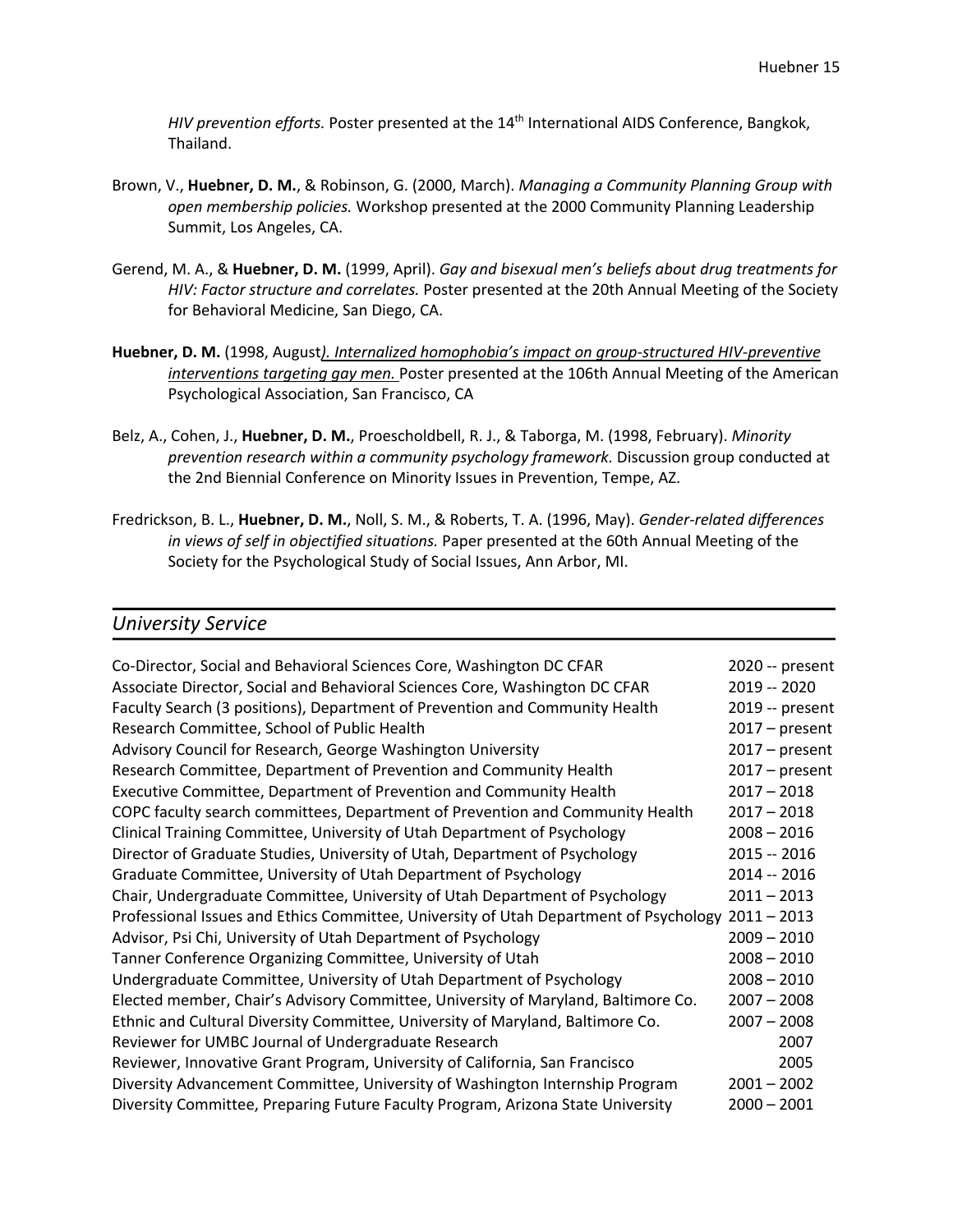| Clinical Psychology Graduate Admissions Committee, Arizona State University                                                                                               |                                      |
|---------------------------------------------------------------------------------------------------------------------------------------------------------------------------|--------------------------------------|
| Editorial / Review                                                                                                                                                        |                                      |
| <b>Grant Reviews</b>                                                                                                                                                      |                                      |
| National Institute of Health, Center for Scientific Review, Special Emphasis Panel for<br>NIMHD Multilevel Intervention proposals                                         | 2021                                 |
| National Institute of Health, Center for Scientific Review, Special Emphasis Panel for<br><b>CFAR</b> grants                                                              | 2020                                 |
| National Institute of Health, National Center for Complementary and Integrative Health<br>Training and Education Review Panel                                             | 2020                                 |
| National Institute of Health, Center for Scientific Review<br>Health Disparities and Equity Promotion Study Section                                                       | 2017                                 |
| National Institute of Health, Center for Scientific Review<br>Special emphasis panel                                                                                      | 2016                                 |
| National Institute of Health, Center for Scientific Review<br>Psychosocial Development, Risk, and Prevention Study Section<br>Centers for Disease Control and Prevention, | $2009 - 2010$<br>(3 review meetings) |
| National Center for HIV, STD, and TB Prevention                                                                                                                           | 1998                                 |
| <b>Editorial Board Member</b><br><b>Health Psychology</b>                                                                                                                 |                                      |
| <b>Annals of Behavioral Medicine</b>                                                                                                                                      | $2017$ – present<br>$2015 - present$ |
| Ad Hoc Manuscript Reviews (approximately 8 per year)<br><b>AIDS</b>                                                                                                       |                                      |
| <b>AIDS and Behavior</b><br>American Journal of Public Health                                                                                                             |                                      |
| Annals of Behavioral Medicine                                                                                                                                             |                                      |
| Archives of Sexual Behavior                                                                                                                                               |                                      |
| <b>Burns</b>                                                                                                                                                              |                                      |
| Developmental Psychology                                                                                                                                                  |                                      |
| Health Psychology<br><b>JAIDS</b>                                                                                                                                         |                                      |
| Journal of Applied Development                                                                                                                                            |                                      |
| Journal of Clinical Child and Adolescent Psychology                                                                                                                       |                                      |
| Journal of Consulting and Clinical Psychology                                                                                                                             |                                      |
| Journal of Family Psychology                                                                                                                                              |                                      |
| Journal of Marriage and Family Therapy<br>Journal of Primary Prevention                                                                                                   |                                      |
| Journal of Social and Clinical Psychology                                                                                                                                 |                                      |
| Journal of Urban Health                                                                                                                                                   |                                      |
| Nicotine and Tobbaco Research                                                                                                                                             |                                      |
| Social Science and Medicine                                                                                                                                               |                                      |
|                                                                                                                                                                           |                                      |

*External Faculty Tenure Reviews* 2019 – Northwestern University, Hunter College, Illinois State University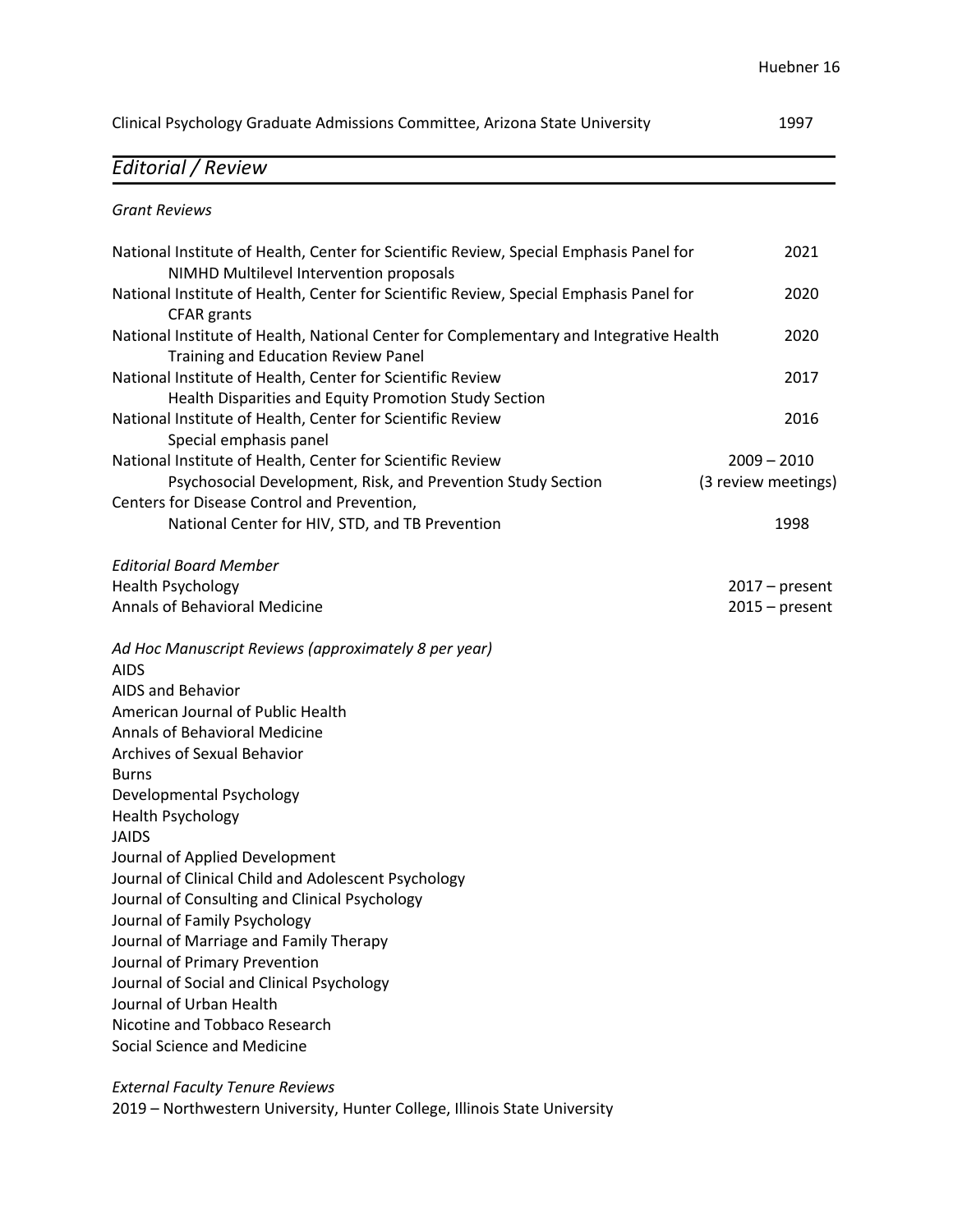2017 – Columbia University, University of Massachusetts, Boston 2016 – Columbia University

### *Teaching*

#### *Graduate Courses Taught*

| Multilevel Interventions for Health Promotion Course Developer |                                                            |
|----------------------------------------------------------------|------------------------------------------------------------|
| MPH@GW Culminating Experience                                  |                                                            |
| Planning Health Promotion Interventions                        |                                                            |
| <b>Behavioral Medicine</b>                                     | Co-course Developer                                        |
| Statistics II                                                  | Course Developer                                           |
| <b>Minority Mental Health</b>                                  | <b>Course Developer</b>                                    |
| <b>Graduate Prosem Research Orientation</b>                    |                                                            |
| <b>Graduate Prosem Teaching Fundamentals</b>                   |                                                            |
| Introduction to Clinical Science                               | Course Developer                                           |
| Core II: Contextual Bases of Behavior                          |                                                            |
| Clinical Preceptorship                                         | Clinical supervisor for students on externship             |
| <b>Foundations of Patient Care</b>                             |                                                            |
| <b>Behavioral Sciences Module</b>                              | Research skills course for postdoctoral fellowship program |
| Undergraduate Courses Taught                                   |                                                            |

Fighting the HIV/AIDS Epidemic: Social and Behavioral Sciences Approaches Course Developer

## *Junior Faculty Mentored*

Abnormal Psychology

| 2017-2020 | Shawnika Hull, PhD, Assistant Professor, Department of Prevention and Community |
|-----------|---------------------------------------------------------------------------------|
|           | Health, George Washington University: Primary Departmental Mentor               |
|           |                                                                                 |

2019-present Ana Maria del Rio Gonzalez, PhD, Assistant Research Professor, Department of Psychology, George Washington University: Mentor for DC CFAR Pilot Award.

## *Students Supervised*

*Undergraduates Mentored to Psychology PhD Programs*

Matthew Page (PhD, 2014, University of Miami) Nicholas Livingston (PhD, 2016, University of Montana)

*Psychology Masters Committees Chaired*

| Leigh Spivey, MA      | 2016 |
|-----------------------|------|
| Nicholas Perry, MA    | 2014 |
| Brian Thoma, MA       | 2012 |
| Larissa McGarrity, MA | 2012 |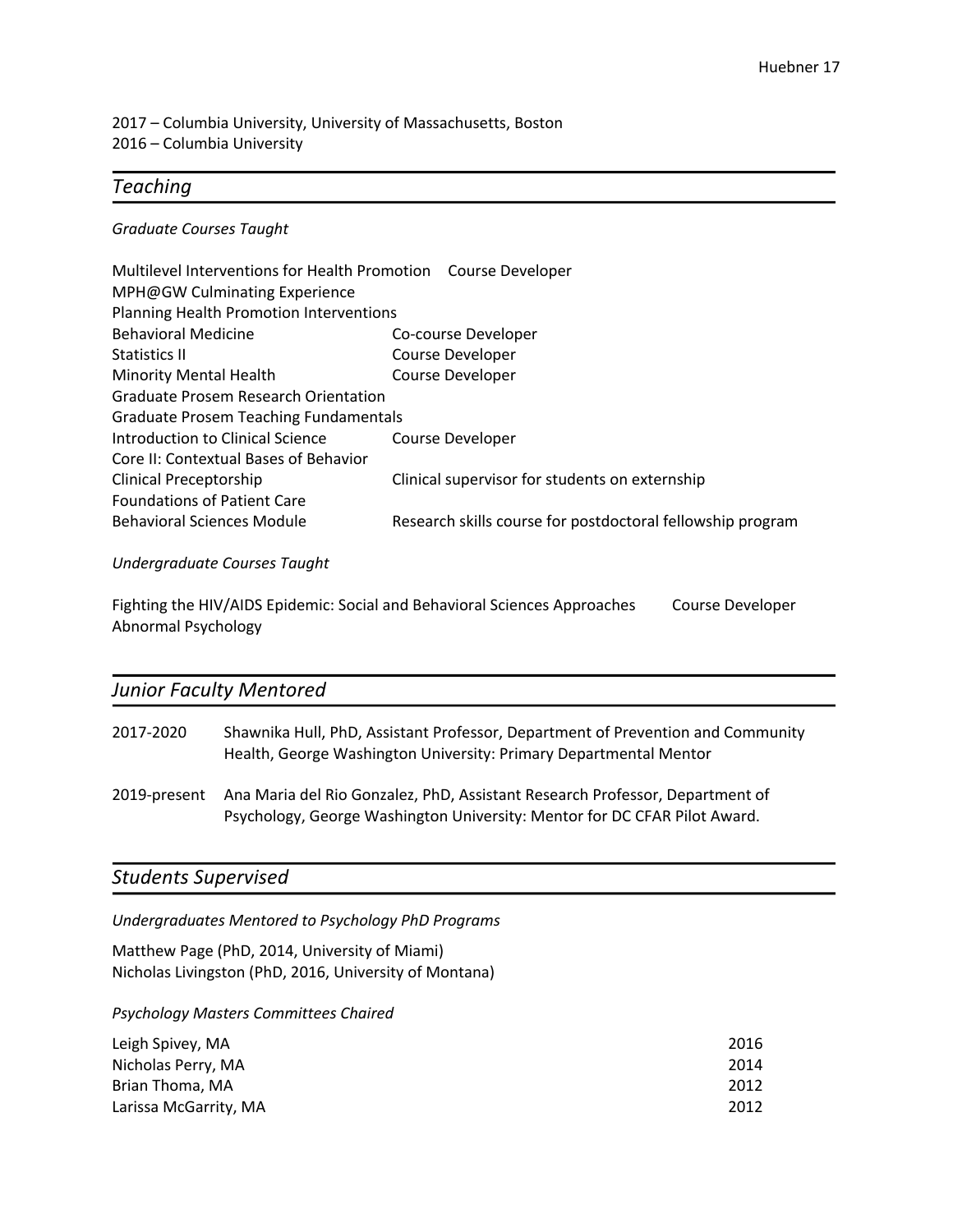## *Psychology Masters Committees*

| Janna Dickenson, MA<br>Chloe Skidmore, MA<br>Kendrick Allen, MA<br>Julia Mackaronis, MA | 2013<br>2013<br>2012<br>2010 |
|-----------------------------------------------------------------------------------------|------------------------------|
| <b>Public Health Doctoral Committees Chaired</b>                                        |                              |
| DaRel Barksdale                                                                         | in progress                  |
| <b>Psychology Doctoral Committees Chaired</b>                                           |                              |
| Nicholas Perry, PhD                                                                     | 2018                         |
| Brian Thoma, PhD                                                                        | 2016                         |
| Larissa McGarrity, PhD                                                                  | 2016                         |
| Mariana Litovich, PhD                                                                   | 2008                         |
| <b>Doctoral Committees</b>                                                              |                              |
| Andrew Barnett, PhD in progress (psychology)                                            | in progress                  |
| Morgane Bennett, DrPh (public health)                                                   | 2020                         |
| David Brown, PhD (psychology)                                                           | 2020                         |
| Leigh Spivey, PhD (psychology)                                                          | 2020                         |
| Kendrick Rith-Allen, PhD (psychology)                                                   | 2017                         |
| Janna Dickenson, PhD (psychology)                                                       | 2016                         |
| Tom Quinn, PhD (sociology)                                                              | 2015                         |
| Julia Mackaronis, PhD (psychology)                                                      | 2014                         |
| Mazin Alghazo, PhD (communication sciences)                                             | 2014                         |
| Jenny Cundiff, PhD (psychology)                                                         | 2013                         |
| Rebecca Blais, PhD (psychology)                                                         | 2011                         |
| Justin MacKenzie, PhD (psychology)                                                      | 2011                         |
| Jordan Rullo, PhD (psychology)                                                          | 2011                         |
| Emily Traupman, PhD (psychology)                                                        | 2011                         |
| Jennifer Prichard, PhD (psychology)                                                     | 2010                         |
| Watch Pengchit, PhD (psychology)                                                        | 2010                         |
| Anna Quigg, PhD (psychology)                                                            | 2010                         |
| <b>Preliminary Examination Committees</b>                                               |                              |

| Nicholas Perry     | 2015 |
|--------------------|------|
| <b>Brian Thoma</b> | 2014 |
| Janna Dickenson    | 2014 |
| Larissa McGarrity  | 2013 |
| Julia Mackaronis   | 2012 |
| Mazin Alghazo      | 2012 |
| Jenny Cundiff      | 2012 |
| Melinda Freitag    | 2011 |
| Camila Rodrigues   | 2011 |
|                    |      |